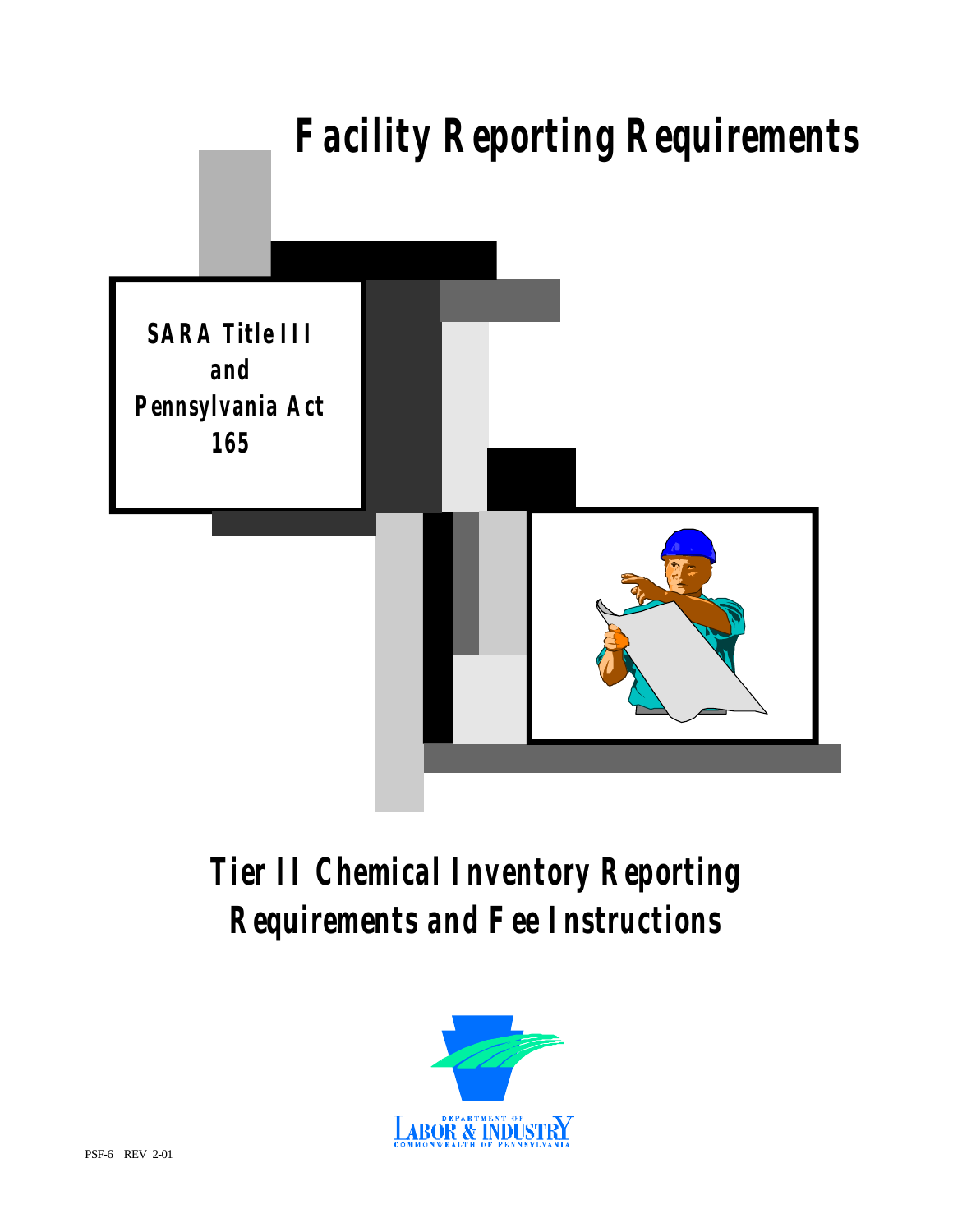#### COMMONWEALTH OF PENNSYLVANIA DEPARTMENT OF LABOR AND INDUSTRY **Bureau of PENNSAFE** ROOM 1623 7TH & FORSTER STREETS HARRISBURG, PA 17120 (717) 783-2071 FAX (717) 783-5099 **www.dli.state.pa.us**

Dear Sir/Madam:

This book includes basic compliance information as well as answers to commonly asked questions regarding Section 312 of federal SARA Title III, the Emergency Planning and Community Right-to-Know Act (EPCRA), and the Pennsylvania Hazardous Material Emergency Planning and Response Act (Act 165).

Specific information in this book includes reporting and fee requirements, instructions for completing the Emergency and Hazardous Chemical Inventory Form, and the Tier II Chemical Inventory Invoice (if applicable to your facility), a blank Tier II form, and a list of the Local Emergency Planning Committees. Also included are guidelines for avoiding common problems the department encounters with the Tier II form and site plan. Finally, information is included about the Electronic Data Exchange System (EDES), a user friendly software package developed by the department that enables facilities to file their Tier II reports magnetically. EDES is paying significant dividends in reducing processing time, eliminating paper and increasing the accuracy of data.

The Pennsylvania Emergency Management Council, which oversees the administration of these laws, requires that a site plan accompany the Tier II form. Site plans show specific facility information which greatly assists emergency personnel in responding to incidents such as spills, releases, fires, and explosions. This data can help save lives, minimize damage to the facility and the surrounding environment, and may even save your business. **However, in an effort to reduce unnecessary paperwork, if your site plan is already on file with the department and has not changed, you do not need to send another copy.**

If you have any questions about the material in this book or need additional information, please write or call PENNSAFE, at the Department of Labor and Industry, Room 1623, Seventh and Forster Streets, Harrisburg, PA 17120; Telephone (717) 783-2071, FAX (717) 783-5099 or visit our website @ www.dli.state.pa.us/pennsafe.

Sincerely,

Thomas J. Ward, Jr. Director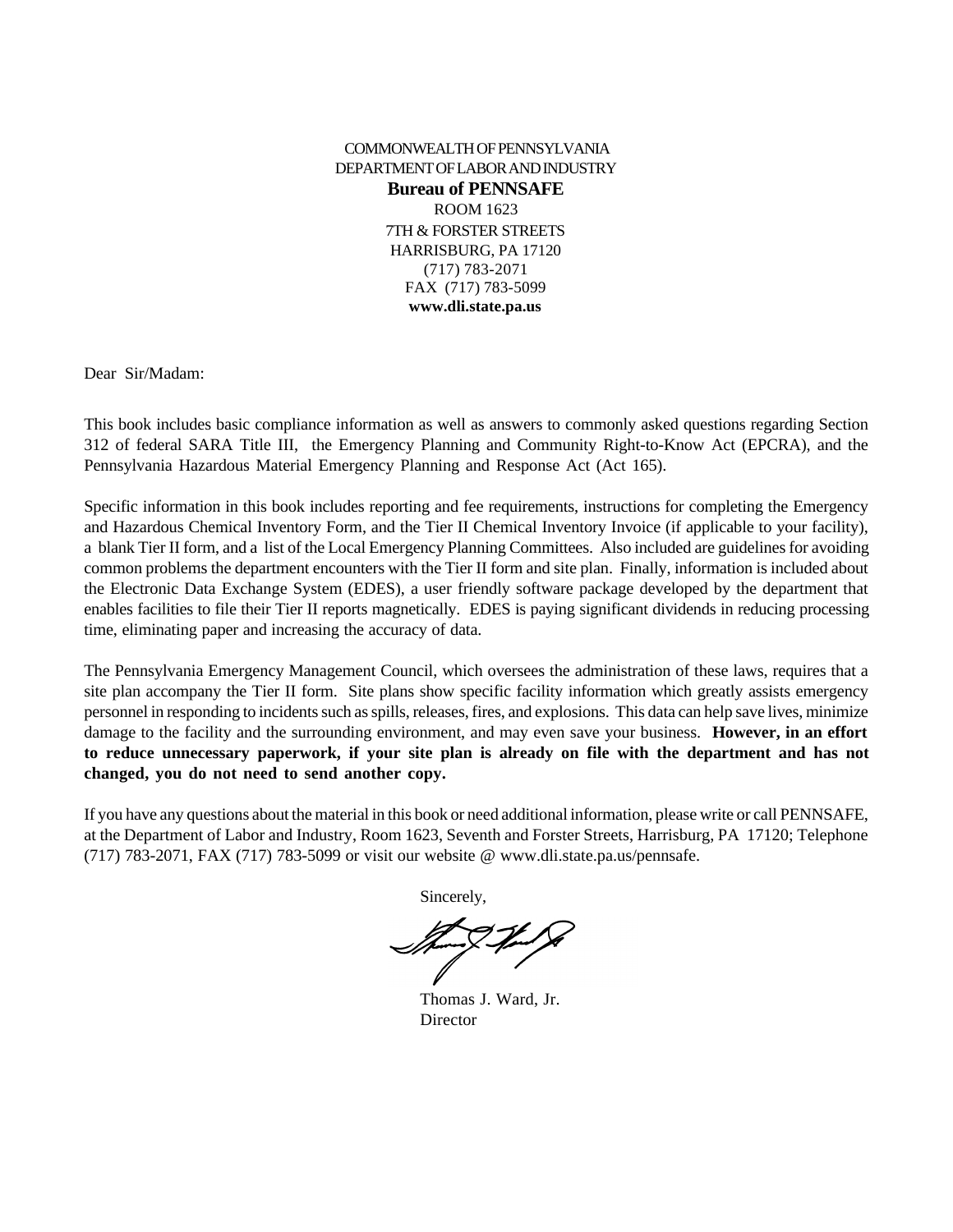# **TABLE OF CONTENTS**

# **Page**

|                                                                          | $\mathbf{1}$   |
|--------------------------------------------------------------------------|----------------|
|                                                                          | $\overline{4}$ |
|                                                                          | 5              |
| Common Problems to Avoid When Completing and Submitting the Tier II Form | 6              |
| Completion and Submission of Tier II Site Plans                          | 7              |
|                                                                          | 8              |
|                                                                          | 9              |
|                                                                          | 10             |
|                                                                          | 11             |
|                                                                          | 19             |

# **APPENDIX**

- Local Emergency Planning Committees
- Tier II Reporting Software (EDES)
- Tier II Chemical Inventory Invoice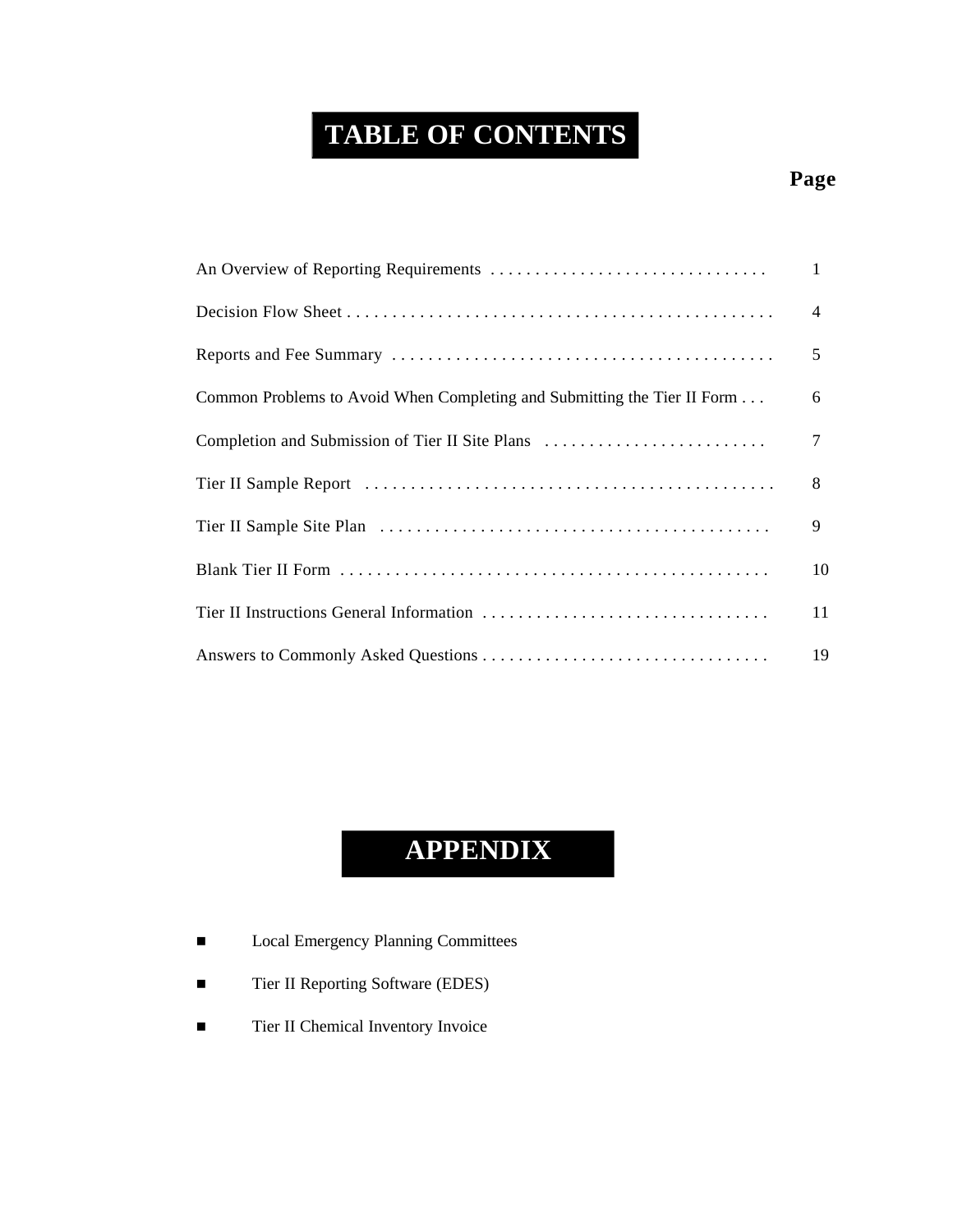#### **AN OVERVIEW OF REPORTING REQUIREMENTS**

#### **Reporting Requirements:**

#### **ANNUAL REPORT BY MARCH 1:**

- Pennsylvania facilities covered by the federal OSHA Hazard Communication Standard must file a Tier II form for:
	- 1. Extremely Hazardous Substances (EHSs), as identified under Section 302, in quantities at or above the Threshold Planning Quantities (TPQs), or 500 pounds (whichever is less); and/or
	- 2. Hazardous chemicals, regulated by the federal OSHA Hazard Communication Standard, which are present at your facility at or above 10,000 pounds at any one time during the calendar year.

#### **INITIAL SUBMISSION WITHIN 5 WORKING DAYS:**

- Section 205 of Act 165 has been amended by the addition of subsection (d) relating to facility duties. This amendment has great impact on facilities' reporting requirements. Facilities are now required to report the presence of hazardous material within 5 business days after the hazardous material is first present at the facility. Accordingly, facilities will now have to submit a Tier II reporting form and site plan to L&I (as well as to their LEPC and local fire department) if they bring on any new hazardous material meeting the established threshold requirements that had not been reported during the previous calendar year. Hazardous materials reported under this requirement must be reported again at the time of the annual filing and fee payment required on or before March 1st.
- Federal facilities were directed by Executive Order 12856, August 3, 1993, to comply with all provisions of EPCRA and the Pollution Prevention Act (PPA).
- $\blacksquare$  For facilities required to file, a copy of the Tier II form and site plan must be sent to:
	- 1. Department of Labor and Industry PENNSAFE P. O. Box 68571 Harrisburg, PA 17106-8571
	- 2. Local Emergency Planning Committee (see listing within the Appendix).
	- 3. Local Fire Department(s) with jurisdiction over the facility.
- **n** Tier II forms must be submitted on or before March 1st of each year for the chemicals present at the facility during the prior calendar year.
- The federal OSHA Hazard Communication Standard definition of a hazardous chemical is "one that causes physical and/or health hazards." Because OSHA uses a performance based set of criteria by which manufacturers determine a chemical's hazard properties, there is not a "list" of these chemicals. Facilities, therefore, must rely on Material Safety Data Sheets (MSDSs) to determine whether a chemical is hazardous under the federal OSHA Hazard Communication Standard.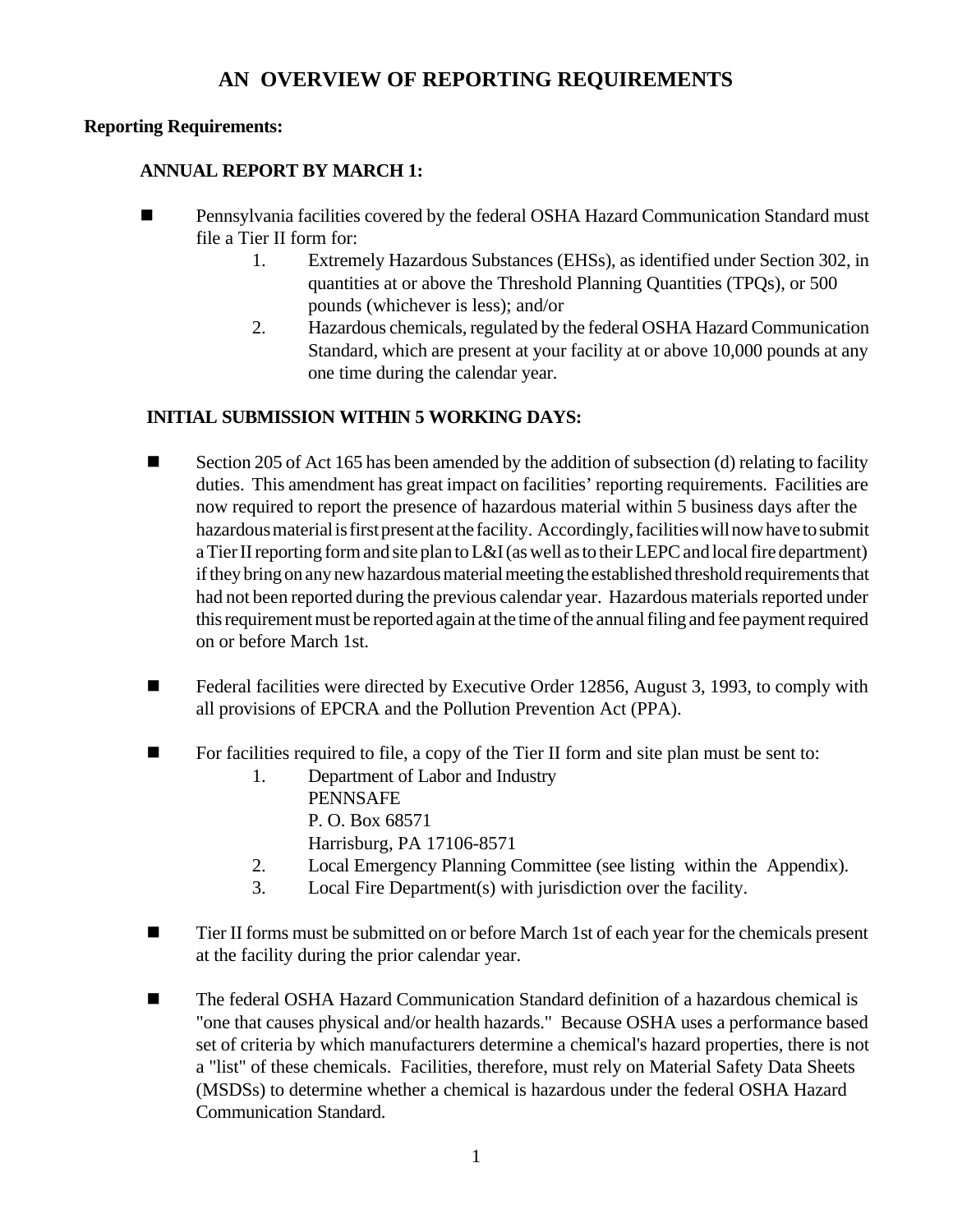- A reproducible copy of a Tier II form is included on page 10:
- 1. SARA Title III provides an option for facilities to withhold location information for specific chemicals by utilizing an alternative Tier II form known as a "Confidential Location Information Sheet." These forms may be requested from PENNSAFE.

# **OR**

2. **If you made changes to your previous site plan, you must submit a new one.** The size of the site plan can be  $8-1/2$ " x  $11$ " or  $8-1/2$ " x  $14$ " and must be legible. Site plans not meeting this criteria will be returned. Instructions and an example are included in this book. **If your site plan is identical to the one previously submitted, you do not need to send another copy.**

#### **Fee Requirements:**

- A facility required to file a Tier II form under SARA Title III shall pay a state fee of \$10.00 per chemical, unless otherwise exempted by Act 165.
- Checks must be made payable to: "Pennsylvania Hazardous Material Response Fund."
- Additional county-assessed fees for chemicals reported to the LEPC may also be applicable. The LEPC with jurisdiction over your facility can provide you with information concerning those county-based fees.

#### **EXEMPTIONS**

#### **Reporting Requirements:**

- Facilities not covered by the federal OSHA Hazard Communication Standard, such as public sector employers (i.e., state and local governments, public schools and public universities and private sector mining industry employers (except for oil and gas extraction)), are **not required to file** Tier II forms.
- Facilities which are covered by the federal OSHA Hazard Communication Standard that do not have an EHS at or above the TPQ or 500 pounds (whichever is less), **and** which do not have any OSHA hazardous chemicals at or above 10,000 pounds, are not required to file a Tier II form.
- The following items are exempt from Tier II reporting requirements:
	- 1. Products regulated by the Federal Food and Drug Administration (FDA).
	- 2. Articles.
	- 3. Household packaged products.
	- 4. Substances used in research and development labs, hospitals or other medical facilities.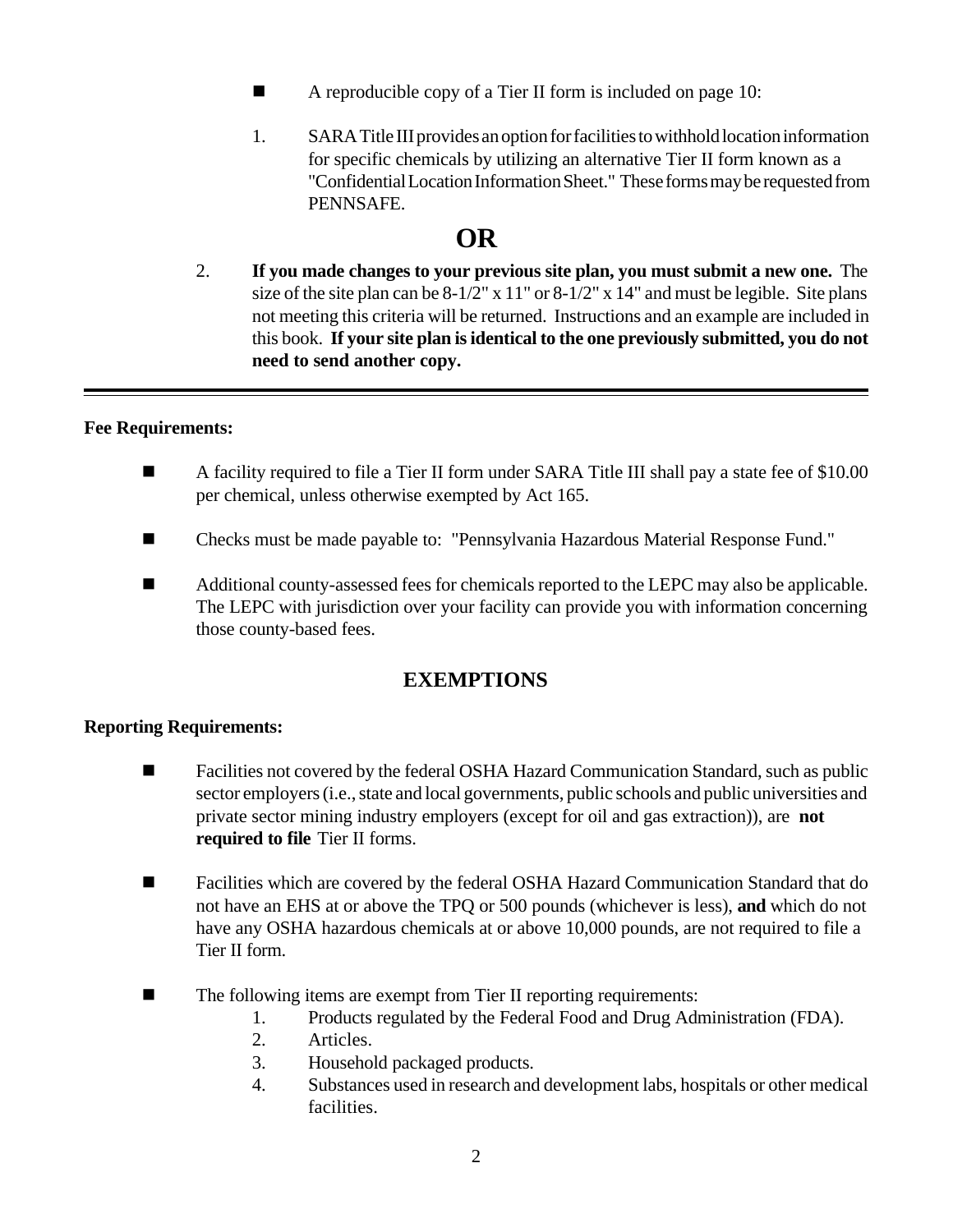- 5. Substances used in routine agricultural operations.
- 6. Fertilizers held for sale by retailers.
- 7. Retail service stations (Gasoline 75,000 and Diesel 100,000)

### **FEE REQUIREMENTS**

- Facilities owned by federal, state and local governments are not required to pay fees under Act 165.
- Family farm enterprises and service stations, including auto body repair shops, are not required to pay fees under Act 165, **but** are required to file reports if the criteria described on the previous page are met.
	- 1. Gasoline/Diesel Fuel Reporting

EPA raised the thresholds that trigger 312 reporting requirements for gasoline and diesel fuel stored entirely underground at retail gas stations that comply with requirements for underground storage tanks (UST's new threshold levels are 75,000 gallons for gasoline and 100,000 for diesel fuel). These reporting levels will relieve most retail gas stations from reporting gasoline and diesel fuel under EPCRA.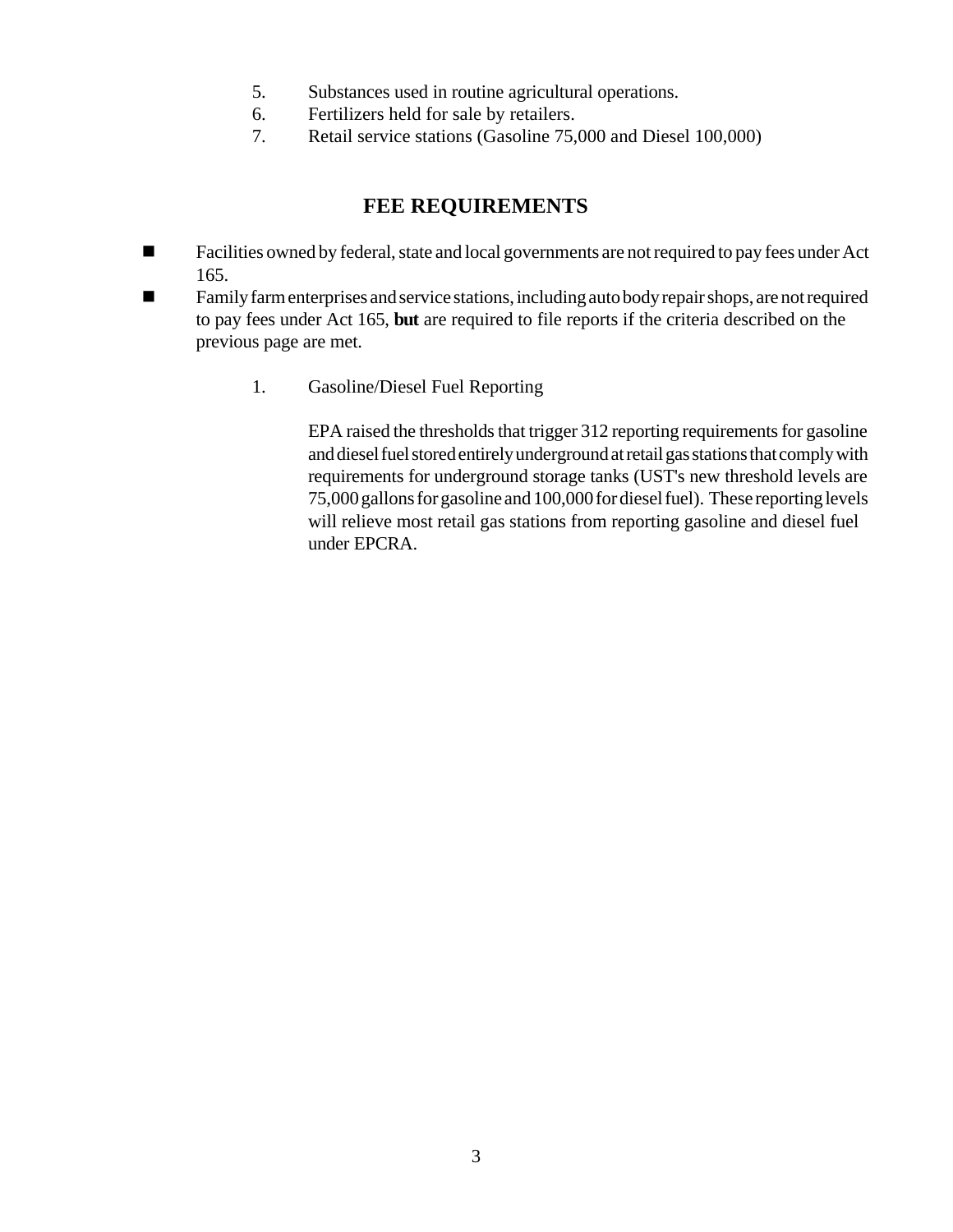### **DECISION FLOW SHEET FOR HAZARDOUS CHEMICAL REPORTING/FEES**

Reporting Requirements under Federal Superfund Amendments and Reauthorization Act, Title III Fee Submission under Pennsylvania Act 165

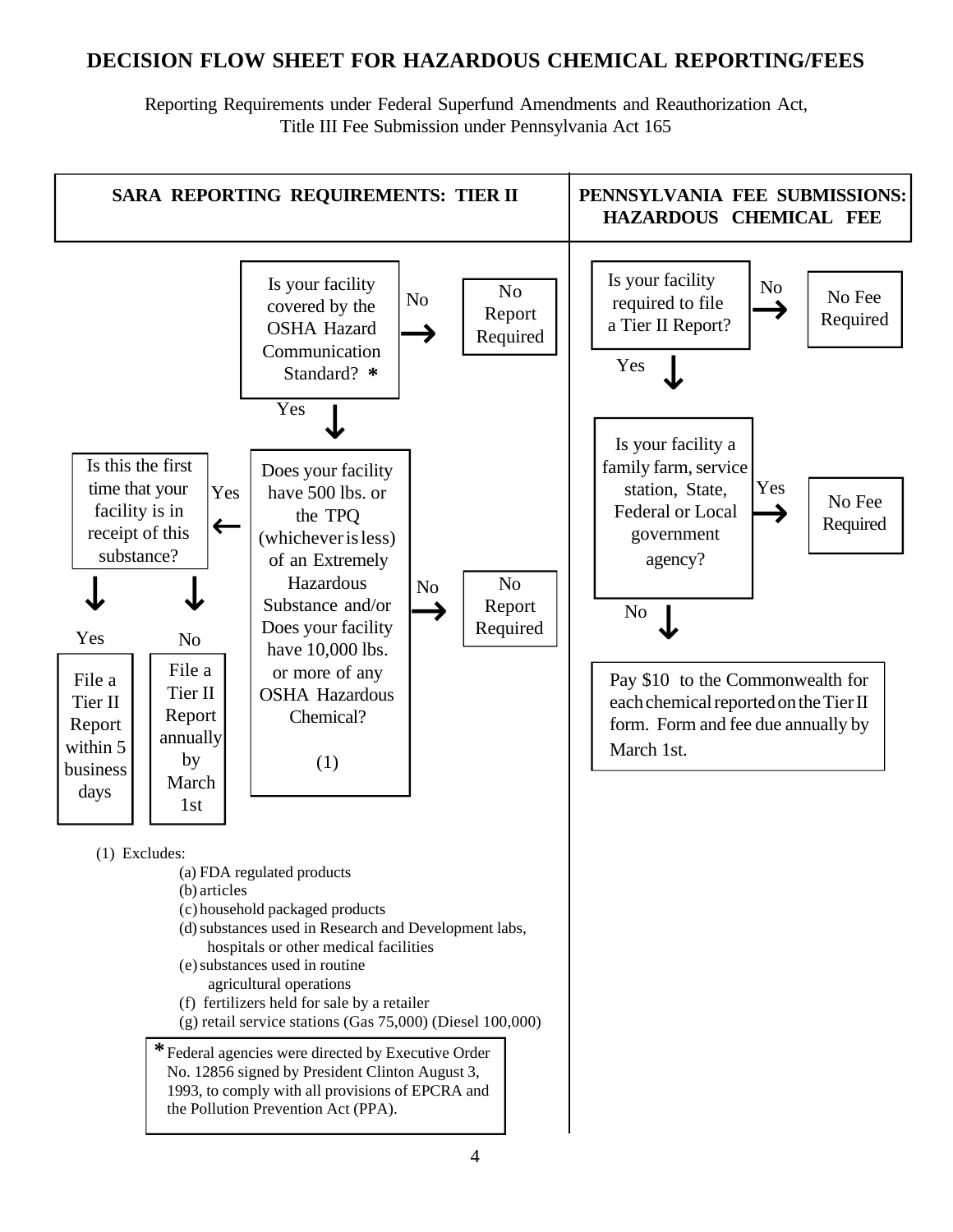|                                                                                     |                                                                                                                                                      |                                                                                                                    |                                                                                                                                                                                                |                      |                                               | EMERGENCY AND HAZARDOUS CHEMICAL INVENTORY (TIER II)                                                                                                                                                                                                                                                                      |                                                                |
|-------------------------------------------------------------------------------------|------------------------------------------------------------------------------------------------------------------------------------------------------|--------------------------------------------------------------------------------------------------------------------|------------------------------------------------------------------------------------------------------------------------------------------------------------------------------------------------|----------------------|-----------------------------------------------|---------------------------------------------------------------------------------------------------------------------------------------------------------------------------------------------------------------------------------------------------------------------------------------------------------------------------|----------------------------------------------------------------|
| <b>REPORT</b>                                                                       | <b>SARA</b><br><b>SECTION</b>                                                                                                                        | <b>LIST</b>                                                                                                        | <b>FILING</b>                                                                                                                                                                                  | <b>CRITERIA</b>      |                                               | <b>EXEMPTIONS</b>                                                                                                                                                                                                                                                                                                         | <b>DUE</b><br><b>DATE</b>                                      |
| Chemical<br>Inventory<br>Form: Annually                                             | 312                                                                                                                                                  | Chemicals<br>considered<br>hazardous under<br>the federal OSHA<br>Hazard<br>Communication<br>Standard <sup>1</sup> | Must be covered by<br><b>OSHA Hazard</b><br>Communication<br>Standard<br>10,000 pounds or more<br>of an OSHA Hazardous<br>Chemical or an EHS at<br>500 pounds or the TPQ,<br>whichever is less |                      | (1)<br>(2)<br>(3)<br>(4)<br>(5)<br>(6)<br>(7) | FDA regulated products<br>Articles<br>Household packaged products<br>Substances used in R & D labs,<br>hospitals or other medical<br>facilities<br>Substances used in routine<br>agricultural operations<br>Fertilizers held for sale by a<br>retailer<br>Retail Service Stations (Gasoline<br>75,000 and Diesel 100,000) | By March 1 of each<br>year covering the<br>prior calendar year |
| REQUIREMENT ACT 165                                                                 | <b>SECTION</b>                                                                                                                                       | <b>LIST</b>                                                                                                        | <b>FILING</b><br><b>CRITERIA</b>                                                                                                                                                               |                      |                                               | <b>EXEMPTIONS</b>                                                                                                                                                                                                                                                                                                         | <b>DUE</b><br><b>DATE</b>                                      |
| Chemical Inventory<br>Form: Initial<br>Submission                                   | 205                                                                                                                                                  | Same as above                                                                                                      | Same as above                                                                                                                                                                                  |                      |                                               | Same as above                                                                                                                                                                                                                                                                                                             | Within 5 business days<br>of receipt of new<br>substance       |
| State fee of \$10 for each<br>chemical reported on the<br>Tier II Form <sup>4</sup> | 207(c)                                                                                                                                               | Same as above                                                                                                      | Same as above                                                                                                                                                                                  |                      | (1)<br>(2)<br>(3)<br>(4)                      | Same as above<br>Family farms<br>Service stations<br>State, Federal or Local<br>government agencies                                                                                                                                                                                                                       | By March 1 of each<br>year                                     |
| Submit Tier II Chemical Inventory Form to:                                          |                                                                                                                                                      |                                                                                                                    |                                                                                                                                                                                                | the Tier II form to: |                                               | Submit state fee of \$10 for each chemical reported on                                                                                                                                                                                                                                                                    |                                                                |
| (1)<br>(2)<br>(3)<br>P.O. Box 68571                                                 | <b>Local Fire Department</b><br>Department of Labor & Industry<br><b>Bureau of PENNSAFE</b><br>Harrisburg, PA 17106-8571<br>Telephone (717) 783-2071 | <b>Local Emergency Planning Committee</b>                                                                          |                                                                                                                                                                                                |                      |                                               | PA Emergency Management Council<br>c/o Department of Labor & Industry<br><b>Bureau of PENNSAFE</b><br>P.O. Box 68571<br>Harrisburg, PA 17106-8571<br>Telephone (717) 783-2071                                                                                                                                             |                                                                |

# **REPORTS AND FEE SUMMARY EMERGENCY AND HAZARDOUS CHEMICAL INVENTORY (TIER II)**

**1. Federal facilities were directed by Executive Order 12856, August 3, 1993, to comply with all provisions of EPCRA and the Pollution Prevention Act (PPA).**

**2. Additional county assessed fees for chemicals reported to the LEPC may also be applicable. The LEPC with jurisdiction over your facility can provide you with information concerning those county-based fees.**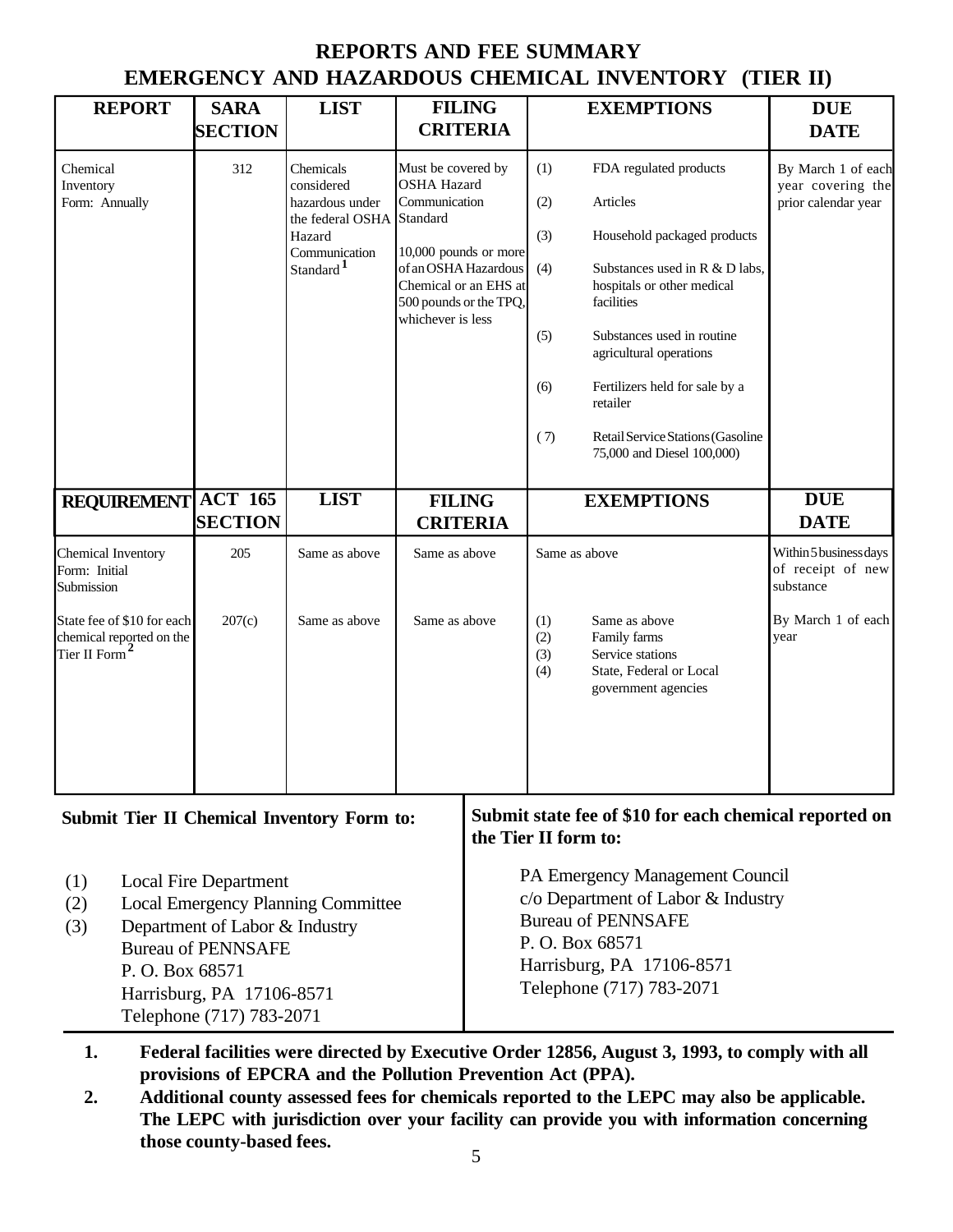# **COMMON PROBLEMS TO AVOID WHEN COMPLETING AND SUBMITTING THE TIER II FORM**

#### **Missing Data**

- 1. Incomplete forms, omitting inventory codes, container type, report year, signature and name.
- 2. Facility location vague or incomplete address provided. Mailing address used instead of actual physical location. (**Post office box numbers are not acceptable**.) If a separate mailing address is necessary for billing purposes, provide to the bureau the appropriate "bill to" address for each facility location.

#### **Poor Quality**

1. Unreadable reports, illegible handwriting, poor copies.

#### **Incorrect Information**

- 1. The CAS number does not correspond to the chemical reported.
- 2. Confidential portion completed when not necessary. When reporting confidential locations, complete and submit **both** non-confidential and confidential portions of the form.

#### **Inappropriate Forms**

1. Computer generated reports are acceptable if the format and contents are consistent with EPA's Tier II form.

#### **Too Much Information**

1. Courtesy reporting of Extremely Hazardous Substances and OSHA hazardous chemicals that do not meet the established Threshold Planning Quantity (TPQ) should not be included on the Tier II form to the state.

2. If your facility chooses to report the chemicals that do not meet the TPQ, they should be included on a separate document. An Addendum Form is available upon request from the department.

#### **Improper Completion**

- 1. Listing multiple facility addresses in the chemical storage location area on the form will not be accepted. A separate Tier II form must be completed for each facility.
- 2. If the chemical is or contains an Extremely Hazardous Substance (EHS), complete the EHS block **and** EHS chemical name.
- 3. Gasoline or diesel fuels should be reported as one chemical regardless of the grade (i.e. super unleaded, premium, unleaded).
- 4. If storage locations exceed the space provided, continue into next storage location area report block. Do not complete chemical description with duplicate chemical name. Leave blank or write, "Continued from above."
- 5. Reporting multiple well sites as a single facility is acceptable provided the well sites are on a contiguous piece of property.

#### **Revisions**

1. When submitting a revision, an entire Tier II report with the corrected information must be submitted.

#### **Reporting year**

1. Indicate correct reporting period on form.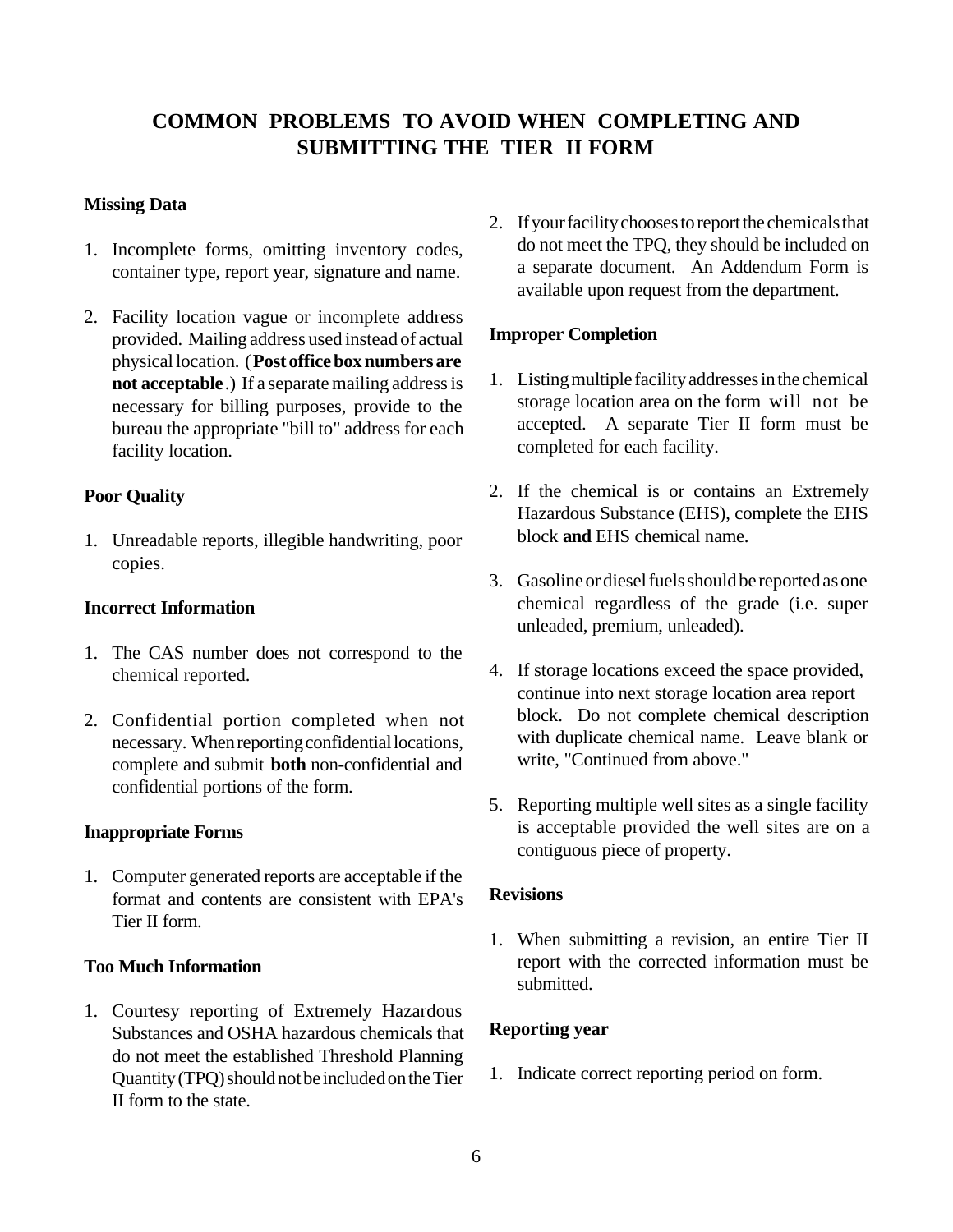# **COMPLETION AND SUBMISSION OF TIER II SITE PLANS**

The Pennsylvania Emergency Management Council (PEMC) has adopted the following criteria for site plans that must accompany the Tier II form:

- **A. Plant Location** (Include the following information on the site plan):
	- 1. Facility ID (FACID, if known), printed on the Tier II form.
	- 2. Facility name and address or physical location address of the chemicals released. Please specify full street address (not P.O. Box or mailing address). Upon receipt by the department, the Tier II form is separated from the site plan for processing. Provide the facility name, address, and facility ID on all pages of your Tier II report and site plan.
	- 3. Latitude and longitude.

#### **B. Location of Hazardous Chemicals**

- 1. Identify plant buildings appropriately, either by name, numbers or letters.
- 2. Indicate or identify within or outside appropriate buildings the location of each hazardous chemical reported. This can be done by using geometrical shapes such as circles, squares, etc. Placing the "name" of the hazardous chemical within or outside the buildings is acceptable, as long as the name is legible and the information can be cross referenced to the Tier II form.
- 3. Avoid color coding or shading.

#### **C. Clear Copies of Site Plans**

Be sure that the copies of the site plan submitted are clear and legible. Any data printed or handwritten on the site plan must be legible. Blueprints or aerial site plans are not acceptable. Submit plans displaying only the exact physical locations of the reported chemicals.

#### **D. Size of Site Plans and Tier II Forms**

The system used to electronically store and retrieve the site plans can accommodate paper no larger than 8-1/2" x 14". It is acceptable to use more than one page for the site plan in order to provide sufficient details of your facility. An example of a site plan is on page 8.

**NOTE: If the site plan is identical to the one previously submitted, you do not need to send another copy.**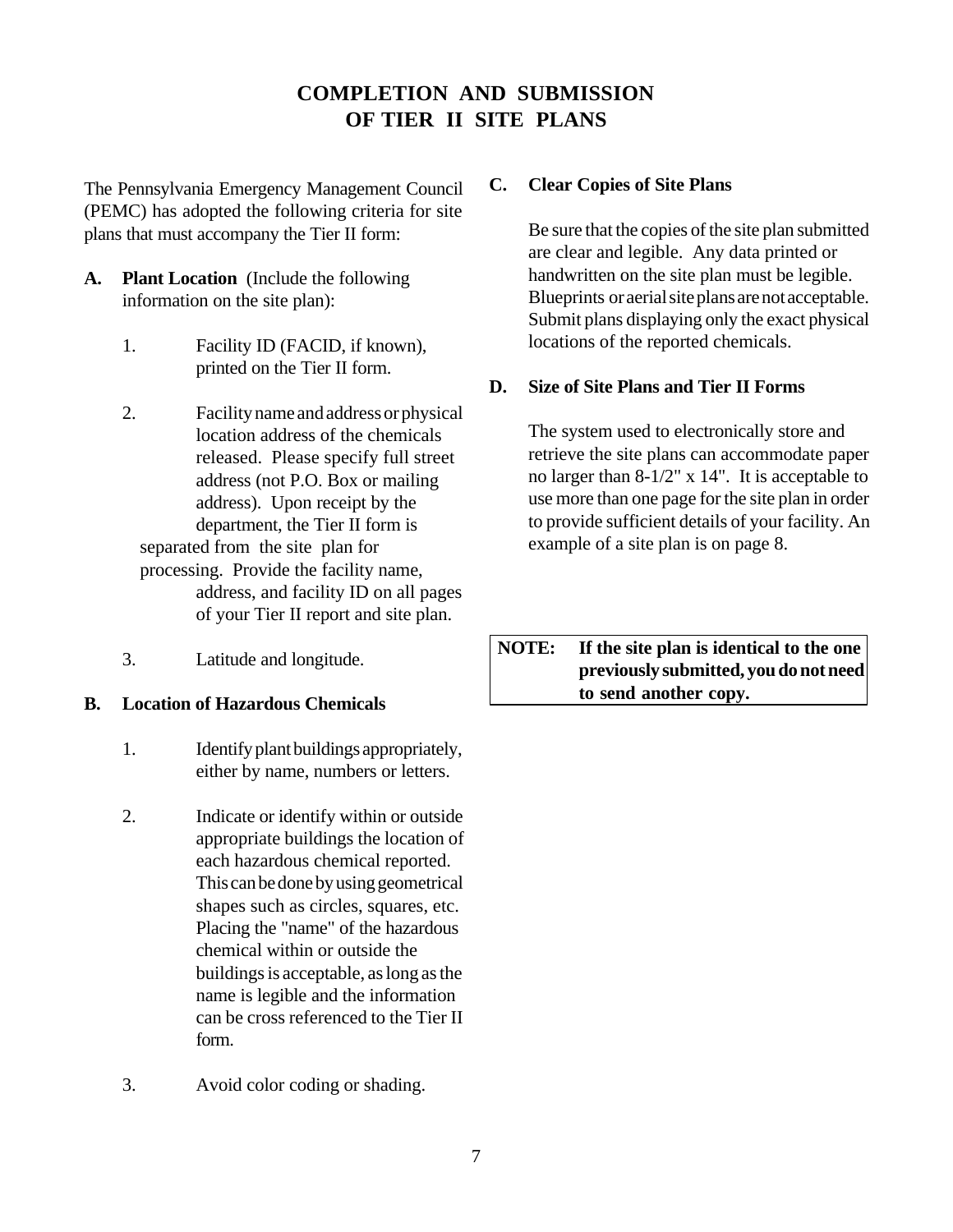| Revised February 2001                                                                              |                                                                                 |                                                                 |                                                                                                                                               | pages<br>$\mathfrak{h}$<br>Page                                                                                                                                                                                                                           | Form Approved OMB No. 2050-0072                                                                        |  |
|----------------------------------------------------------------------------------------------------|---------------------------------------------------------------------------------|-----------------------------------------------------------------|-----------------------------------------------------------------------------------------------------------------------------------------------|-----------------------------------------------------------------------------------------------------------------------------------------------------------------------------------------------------------------------------------------------------------|--------------------------------------------------------------------------------------------------------|--|
| Chemical                                                                                           | <b>Facility Identification</b>                                                  |                                                                 | <b>FACID: 12345</b>                                                                                                                           | Owner/Operator Name                                                                                                                                                                                                                                       |                                                                                                        |  |
| Inventory Form                                                                                     | ABC Manufacturing Plant<br>1234 Mayfield Drive<br>Street<br>Name                |                                                                 |                                                                                                                                               | & Wagner<br>Carson<br>Name                                                                                                                                                                                                                                | 234-8777<br>$\overline{ }$<br>$\tilde{\mathcal{L}}$<br>Phone<br>9th & Division Sts., Hbg., PA $17102$  |  |
| Annual Report:<br>Section 312                                                                      | City_Harrisburg                                                                 | State PA<br>County_Dauphin                                      | 17120<br>$\frac{1}{K}$                                                                                                                        | Mail Address                                                                                                                                                                                                                                              |                                                                                                        |  |
| Tier <sup>II</sup>                                                                                 | $\circ$<br>$\sigma$<br>$\circ$<br>$SICCode$ $\boxed{3}$                         | $\overline{7}$<br>$\mathbf{I}$<br>Brab3 [4]<br>Dun $\&$         | $\sim$<br>2   3<br>$\mathbf{1}$<br>5 6                                                                                                        | <b>Emergency Contact</b>                                                                                                                                                                                                                                  |                                                                                                        |  |
| Submission:<br>Initial                                                                             |                                                                                 |                                                                 | 3                                                                                                                                             | 233-1734<br><b>James Smith</b><br>(717)<br>Phone -<br>Name.                                                                                                                                                                                               | 233-1734<br>Plant Manager<br>71)<br>24 Hour Phone (<br>Title                                           |  |
| Section 311/312                                                                                    | #<br>$\triangle$<br>Ē.<br>FOR                                                   |                                                                 |                                                                                                                                               |                                                                                                                                                                                                                                                           |                                                                                                        |  |
| (New facility and/or<br>new chemical)                                                              | Date Received<br>$\mathbf{F}$                                                   |                                                                 |                                                                                                                                               | 233-1734<br>Name_William_Johnson<br>717                                                                                                                                                                                                                   | 233-5101<br>Supervisor<br>717<br>Operations<br>Title                                                   |  |
| Important: Read all instructions before completing form                                            |                                                                                 | Reporting Period                                                |                                                                                                                                               | From January 1 to December 31, 20                                                                                                                                                                                                                         | Check if information below is identical to the<br>information submitted last year.                     |  |
|                                                                                                    | <b>Chemical Description</b>                                                     | <b>Health Hazards</b><br>(check all that apply)<br>Physical and | Inventory                                                                                                                                     | Temperature<br>Pressure<br>Container Typ                                                                                                                                                                                                                  | <b>Storage Codes and Locations</b><br>(Non-Confidential)<br><b>Storage Locations</b>                   |  |
| Fuel<br>Diesel<br>4<br>$\overline{7}$<br>Chem. Name<br>4<br>$\circ$<br>CAS                         | Secret<br>Trade<br>$\overline{a}$<br>$\frac{4}{4}$                              | Release of Pressu<br>Sudden<br>Fire<br>⊻                        | Amount (code)<br>Max. Daily<br>$\circ$<br>0                                                                                                   | $\otimes$<br>J<br>4<br>$\mathbf{m}$                                                                                                                                                                                                                       |                                                                                                        |  |
| Ńіх<br>×<br>$_{\rm Pure}$<br>that apply:<br>check all                                              | <b>EHS</b><br>Gas<br>Liquid<br>×<br>Solid                                       | Immediate (acute)<br>Reactivity                                 | Amount (code)<br>No. of Days<br>Avg. Daily                                                                                                    |                                                                                                                                                                                                                                                           |                                                                                                        |  |
|                                                                                                    |                                                                                 |                                                                 |                                                                                                                                               |                                                                                                                                                                                                                                                           |                                                                                                        |  |
| Amercor <sub>87</sub><br>${}^{\circ}$<br>$\overline{\circ}$<br>$\overline{ }$<br>Chem. Name<br>CAS | Secret<br>Trade<br>$\infty$<br>$\overline{\phantom{a}}$<br>$\circ$<br>50        | Sudden Release of Pressure<br>Fire<br>×                         | Amount (code)<br>Max. Daily<br>Avg. Daily<br>$\overline{\phantom{a}}$<br>$\begin{array}{ c c } \hline 0 & 2 \\ \hline \end{array}$<br>$\circ$ | 4<br>≏                                                                                                                                                                                                                                                    | D-Storage area main building.                                                                          |  |
| Cyclohexylamine<br>Мiх<br>$\mathbf X$<br>Pure<br>that apply:<br>check all                          | <b>EHS</b><br>$\mathbf{x}$<br>Gas<br>Liquid<br>×<br>Solid                       | Immediate (acute)<br>Reactivity<br>$\Join$                      | Amount (code)<br>No. of Days<br>$\mathbf{\hat{c}}$<br>$3 \overline{6}$                                                                        |                                                                                                                                                                                                                                                           |                                                                                                        |  |
| Chem. Name Hydrofluoric Acid<br>4<br>$\circ$<br>$\circ$<br>$\overline{r}$<br>CAS                   | Secret<br>Trade<br>$\omega$<br>$\overline{9}$<br>$\overline{\mathbf{3}}$        | Sudden Release of Pressure<br>Fire                              | Amount (code)<br>Max. Daily<br>$\frac{1}{4}$                                                                                                  | D-Storage area m<br>4<br>$\Box$<br>Ξ                                                                                                                                                                                                                      | H-Maintenance shop and garage<br><b>Milding.</b>                                                       |  |
| Hydrofluoric<br>Мiх<br>$\boldsymbol{\times}$<br>$_{\rm Pure}$<br>that apply:<br>check all          | <b>EHS</b><br>$\,\varkappa$<br>Gas<br>Liquid<br>$\pmb{\times}$<br>Acid<br>Solid | Immediate (acute)<br>Reactivity<br>$\Join$<br>$\Join$           | Amount (code)<br>No. of Days<br>Avg. Daily<br>$\overline{5}$<br>$\epsilon$<br>$\frac{2}{\sqrt{2}}$<br>$\overline{\mathcal{E}}$                |                                                                                                                                                                                                                                                           |                                                                                                        |  |
| <b>Certification</b>                                                                               |                                                                                 |                                                                 |                                                                                                                                               |                                                                                                                                                                                                                                                           | <b>Optional Attachments</b>                                                                            |  |
|                                                                                                    |                                                                                 |                                                                 |                                                                                                                                               | <b>Certification</b><br>Lectify under penalty of law that I have personally examined and am familiar with the information submitted in pages one through $\frac{1}{\sqrt{2}}$ , and that based<br>on my inquiry of those individuals responsible<br>1/31/ | I have attached a list of site coordinate abbreviations<br>I have attached a site plan<br>$\mathsf{x}$ |  |
| James Smith, Plant Manager                                                                         | Name and official title of owner/operator or owner/operator's authorized        | representative                                                  | Signature                                                                                                                                     | Date Signed                                                                                                                                                                                                                                               | I have attached a description of dikes and other safe-                                                 |  |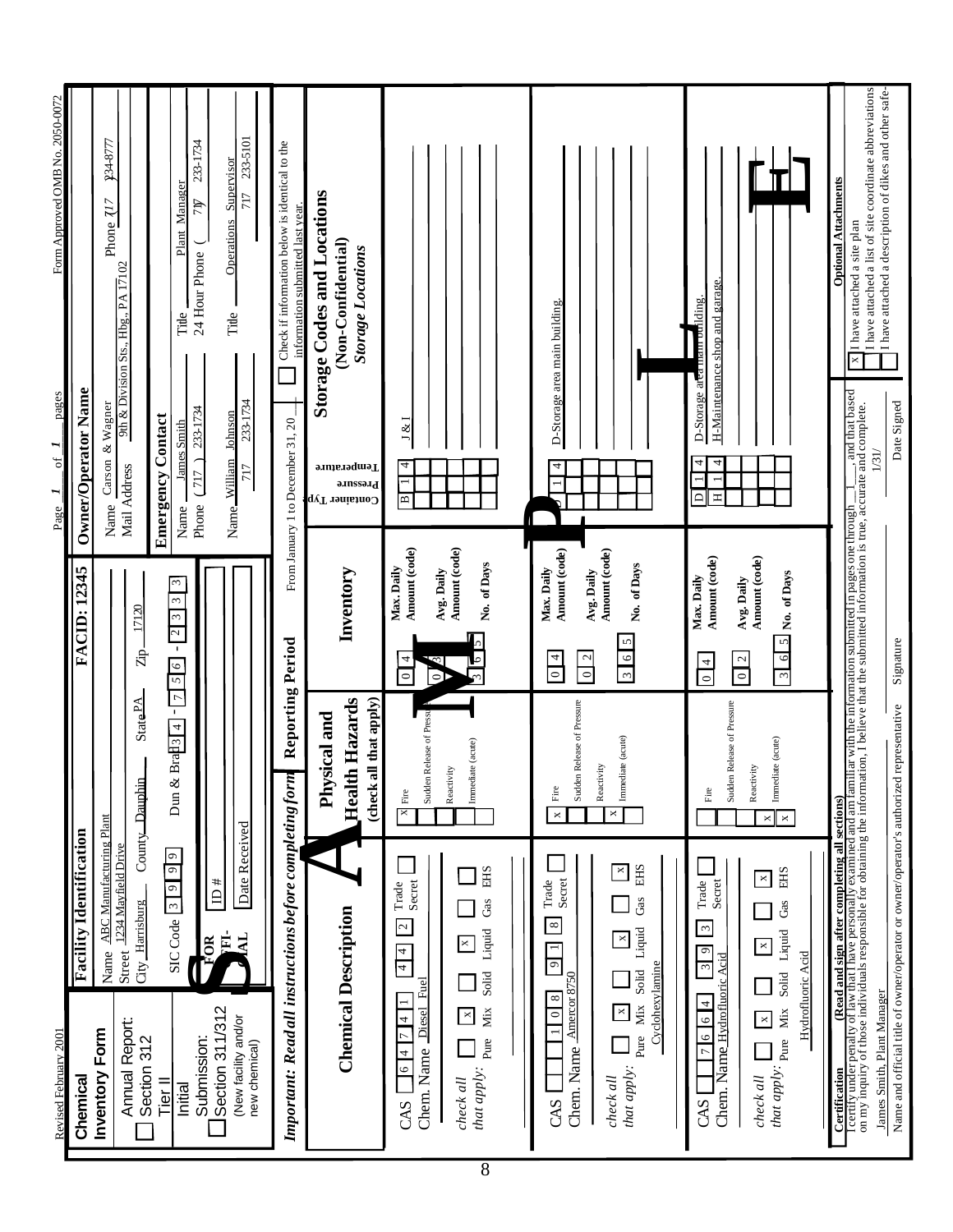RACID: 12345<br>ABC MANUFACTURING PLANT **ABC MANUFACTURING PLANT** 1234 Mayfield Drive **1234 Mayfield Drive FACID: 12345**



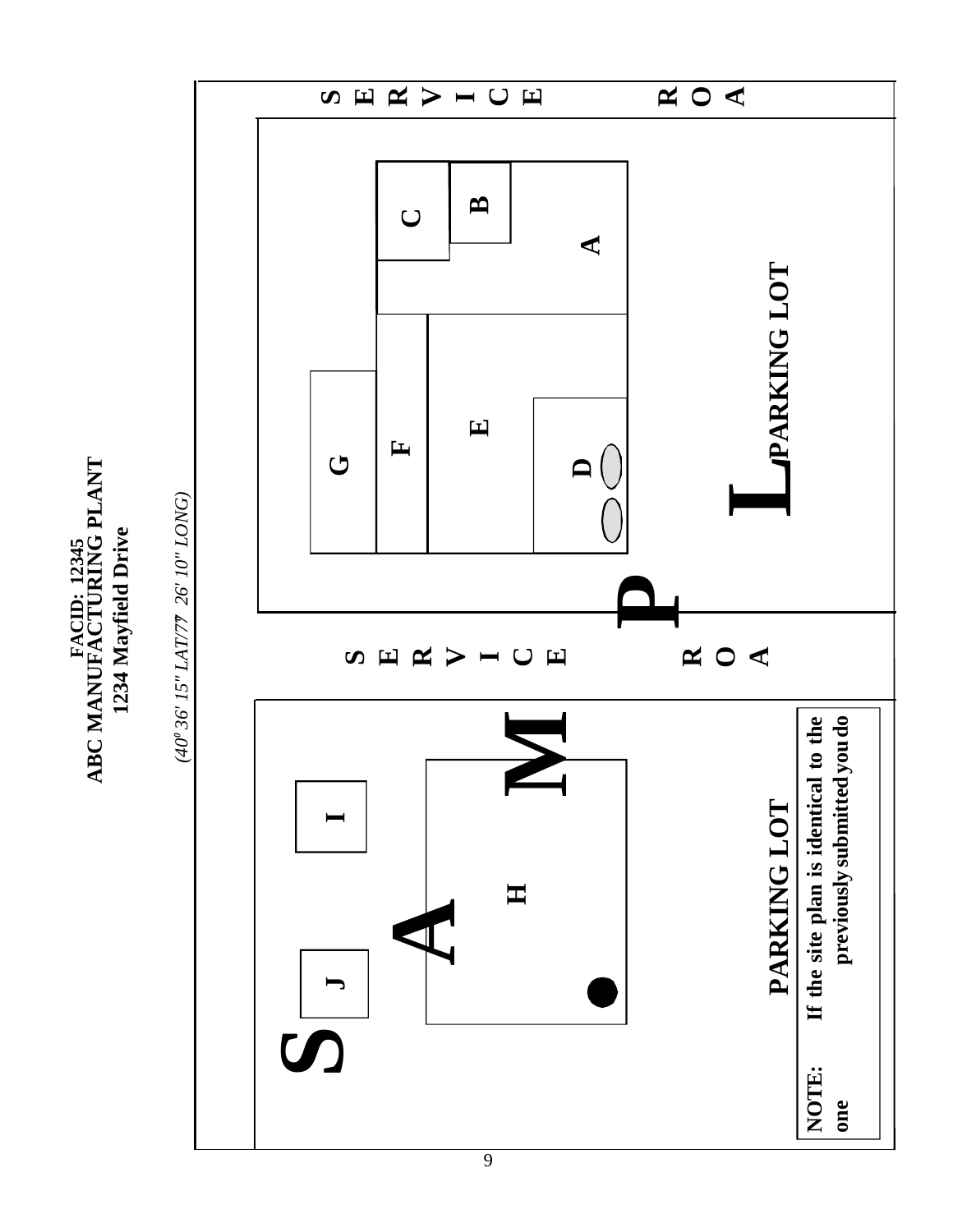| Revised February 2001                                                                                                                                                                                                             |                                                                                                                                                             |                                                                                                                                                                                                                         |                                                                                                                                                                                                                                     | - pages<br>$-$ of $-$<br>Page.    | Form Approved OMB No. 2050-0072                                                                                                            |
|-----------------------------------------------------------------------------------------------------------------------------------------------------------------------------------------------------------------------------------|-------------------------------------------------------------------------------------------------------------------------------------------------------------|-------------------------------------------------------------------------------------------------------------------------------------------------------------------------------------------------------------------------|-------------------------------------------------------------------------------------------------------------------------------------------------------------------------------------------------------------------------------------|-----------------------------------|--------------------------------------------------------------------------------------------------------------------------------------------|
| Chemical                                                                                                                                                                                                                          | <b>Facility Identification</b>                                                                                                                              |                                                                                                                                                                                                                         |                                                                                                                                                                                                                                     | <b>Owner/Operator Name</b>        |                                                                                                                                            |
| Inventory Form                                                                                                                                                                                                                    |                                                                                                                                                             |                                                                                                                                                                                                                         |                                                                                                                                                                                                                                     | Name                              | Phone                                                                                                                                      |
| Annual Report:                                                                                                                                                                                                                    |                                                                                                                                                             |                                                                                                                                                                                                                         |                                                                                                                                                                                                                                     | Mail Address                      |                                                                                                                                            |
| Section 312                                                                                                                                                                                                                       | SIC Code                                                                                                                                                    | Dun & Brad                                                                                                                                                                                                              |                                                                                                                                                                                                                                     | Contact<br>Emergency              |                                                                                                                                            |
| Tier <sup>II</sup>                                                                                                                                                                                                                |                                                                                                                                                             | $\overline{\phantom{a}}$                                                                                                                                                                                                | $\bar{\mathbf{I}}$                                                                                                                                                                                                                  | Name                              | Title                                                                                                                                      |
| <b>Initial Submission:</b>                                                                                                                                                                                                        | $\overline{D}$ #<br><b>FOR</b>                                                                                                                              |                                                                                                                                                                                                                         |                                                                                                                                                                                                                                     | Phone                             | 24 Hour Phone                                                                                                                              |
| Section 311/312                                                                                                                                                                                                                   | Date Received<br><b>OFFICIAL</b><br>USE                                                                                                                     |                                                                                                                                                                                                                         |                                                                                                                                                                                                                                     | Name.                             | Title                                                                                                                                      |
| (New facility and/or                                                                                                                                                                                                              |                                                                                                                                                             |                                                                                                                                                                                                                         |                                                                                                                                                                                                                                     |                                   | 24 Hour Phone                                                                                                                              |
| Important: Read all instructions before completing form                                                                                                                                                                           |                                                                                                                                                             | Reporting Period                                                                                                                                                                                                        |                                                                                                                                                                                                                                     | From January 1 to December 31, 20 | Check if information below is identical to the<br>information submitted last year.                                                         |
| <b>Chemical Description</b>                                                                                                                                                                                                       |                                                                                                                                                             | lazards<br>Physical and<br>Health H                                                                                                                                                                                     | Inventory                                                                                                                                                                                                                           | อ.เทรรอ.เ<br>Container Typ        | <b>Storage Codes and Locations</b><br>(Non-Confidential)                                                                                   |
| Solid<br>Solid<br>Mix<br>Мiх<br>Mix<br>Pure<br>Pure<br>Pure<br>Chem. Name<br>Chem. Name<br>Chem. Name<br>that apply:<br>that apply:<br>that apply:<br>check all<br>$check \ all$<br>check all<br>CAS<br>CAS<br>CAS                | <b>EHS</b><br><b>EHS</b><br><b>EHS</b><br>Secret<br>Secret<br>Trade<br>Trade<br>Secret<br>Trade<br>Gas<br>Gas<br>Gas<br>Liquid<br>Liquid<br>Liquid<br>Solid | Sudden Release of Pressure<br>Sudden Release of Pressure<br>Sudden Release of Pressure<br>Immediate (acute)<br>Immediate (acute)<br>Immediate (acute)<br>Reactivity<br>Reactivity<br>Reactivity<br>Fire<br>Fire<br>Fire | Amount (code)<br>Amount (code)<br>Amount (code)<br>Amount (code)<br>Amount (code)<br>Amount (code)<br>No. of Days<br>No. of Days<br>No. of Days<br>Max. Daily<br>Max. Daily<br>Avg. Daily<br>Avg. Daily<br>Max. Daily<br>Avg. Daily |                                   |                                                                                                                                            |
| Certification                                                                                                                                                                                                                     | (Read and sign after completing all sections)                                                                                                               |                                                                                                                                                                                                                         |                                                                                                                                                                                                                                     |                                   | <b>Optional Attachments</b>                                                                                                                |
| I certify under penalty of law that I have personally examined and am familiar with the information submitted in pages one through _____, and that based on<br>my inquiry of those individuals responsible for obtaining the info |                                                                                                                                                             |                                                                                                                                                                                                                         |                                                                                                                                                                                                                                     |                                   | I have attached a list of site coordinate abbreviations<br>I have attached a description of dikes and other<br>I have attached a site plan |
|                                                                                                                                                                                                                                   |                                                                                                                                                             |                                                                                                                                                                                                                         |                                                                                                                                                                                                                                     |                                   |                                                                                                                                            |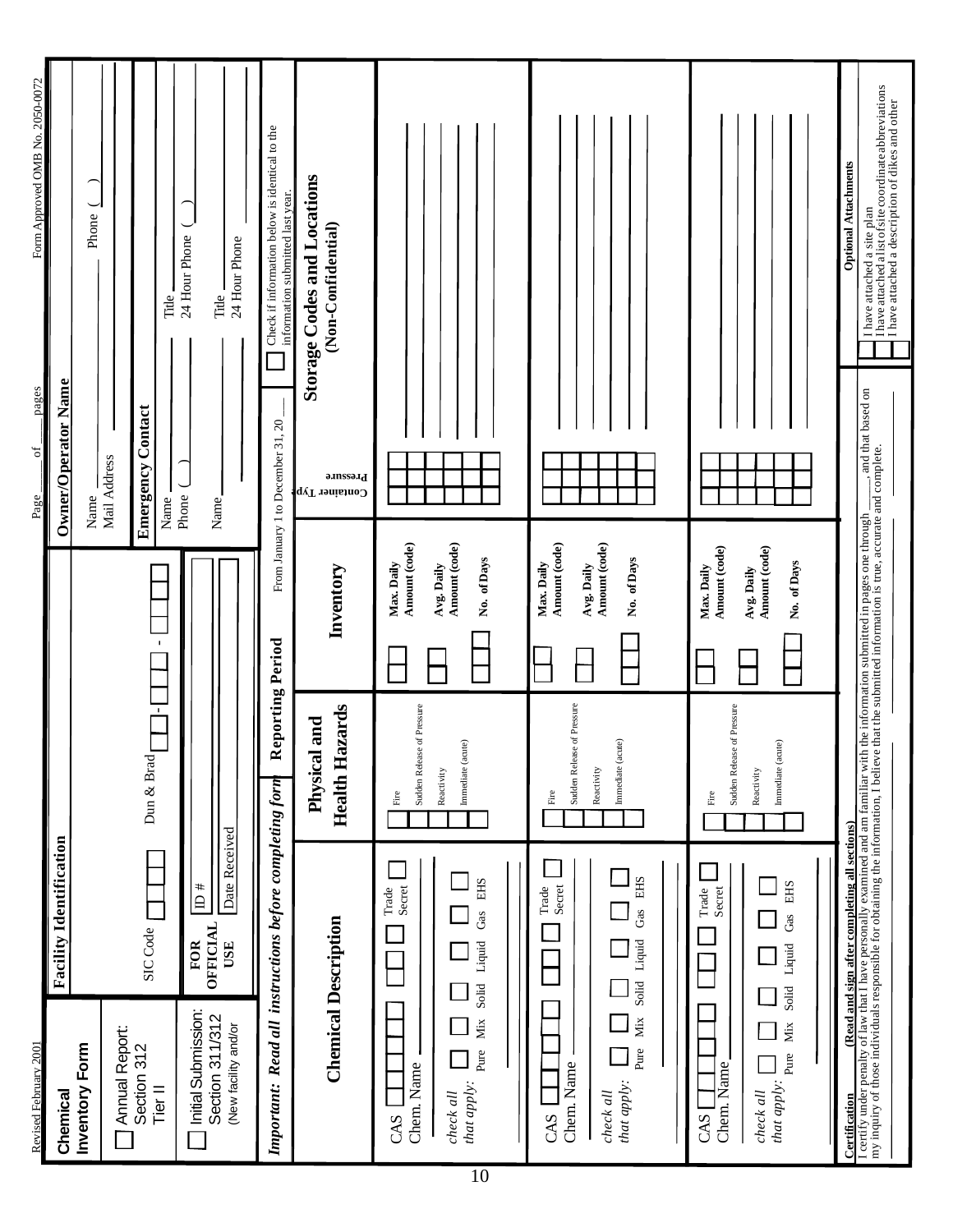#### **GENERAL INFORMATION**

Submission of the Tier II form (when requested) is required by Title III of the Superfund Amendments and Reauthorization Act of 1986, Section 312, Public Law 99-499, codified at 42 U.S.C. Section 11022. The purpose of this Tier II form is to provide state and local officials as well as the public with specific information on hazardous chemicals present at your facility during the past year.

#### **CERTIFICATION**

The owner/operator or the officially designated representative must certify that all information included in the Tier II submission is true, accurate, and complete. On the first page of the Tier II report, enter your full name and official title. Sign your name and enter the current date. Also, enter the total number of pages included in the Confidential and Non-Confidential Information Sheets as well as all attachments. An original signature is required on at least the first page of the submission. Submissions to the SERC, LEPC, and fire department must each contain an original signature on at least the first page. Subsequent pages must contain either an original signature, a photocopy of the original signature, or a signature stamp. Each page must contain the date on which the original signature was affixed to the first page of the submission and the total number of pages in the submission.

YOU MUST PROVIDE ALL INFORMATION REQUESTED ON THE FORM TO FULFILL TIER II REPORTING REQUIREMENTS.

#### **WHO MUST SUBMIT THIS FORM**

Section 312 of Title III requires owners or operators that have hazardous chemicals on hand in quantities equal to or greater than set threshold levels to submit this Tier II form to the State Emergency Response Commission, a local emergency planning committee, and the fire department with jurisdiction over the facility.

This request may apply to the owner or operator of any facility that is required, under regulations implementing the Occupational Safety and Health Act of 1970, to prepare or have available a Material Safety Data Sheet (MSDS) for a hazardous chemical present at the facility. MSDS requirements are specified in the Occupational Safety and Health Administration (OSHA) Hazard Communication Standard, found in Title 29 of the Code of Federal Regulations at §1910.1200. This form does not have to be submitted if all of the chemicals located at your facility are excluded under Section 311 (e) of Title III.

#### **WHAT CHEMICALS ARE INCLUDED**

You must report the required information on this Tier II form for each hazardous chemical present at your facility in quantities equal to or greater than established threshold amounts (discussed below), unless the chemicals are excluded under Section 311(e) of Title III. Hazardous chemicals are any substances for which your facility must maintain a MSDS under OSHA's Hazard Communication Standard.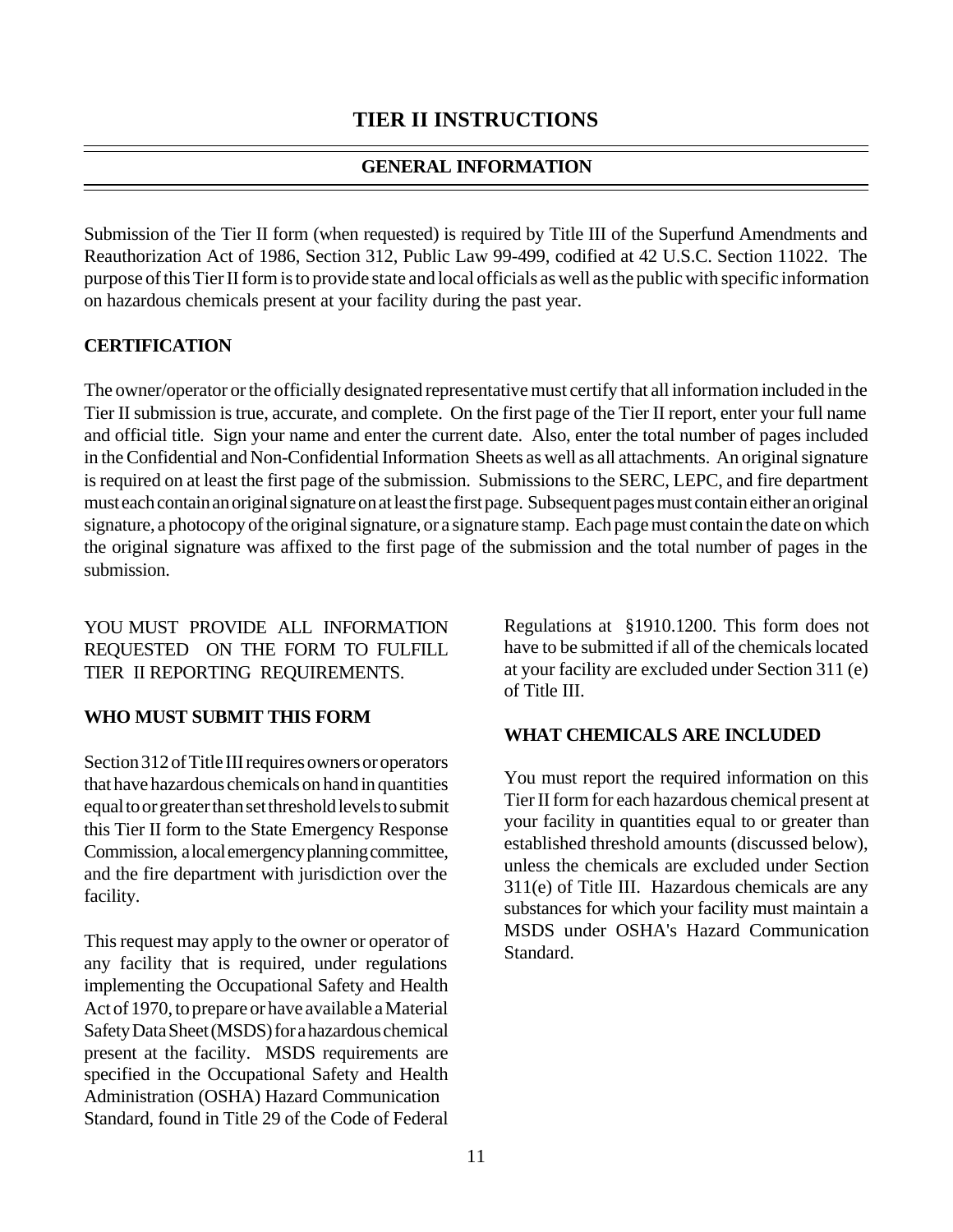# **CHEMICALS THAT ARE EXCLUDED**

Section 311 (e) of Title III excludes the following substances:

- (i) Any food, food additive, color additive, drug, or cosmetic regulated by the Food and Drug Administration;
- (ii) Any substance present as a solid in any manufactured item to the extent exposure to the substance does not occur under normal conditions of use;
- (iii) Any substance to the extent it is used for personal, family, or household purposes, or is present in the same form and concentration as a product packaged for distribution and use by the general public;
- (iv) Any substance to the extent it is used in a research laboratory or a hospital or other medical facility under the direct supervision of a technically qualified individual;
- (v) Any substance to the extent it is used in routine agricultural operations or is a fertilizer held for sale by a retailer to the ultimate customer.

OSHA regulations, Section §1910.1200(b), stipulate exemptions from the requirement to prepare or have available an MSDS.

### **REPORTING THRESHOLDS**

Minimum thresholds have been established for Tier II reporting under Title III, Section 312. These thresholds are as follows:

For Extremely Hazardous Substances (EHSs) designated under section 302 of Title III, the reporting threshold is 500 pounds (or 227 kg.) or the threshold planning quantity (TPQ), whichever is lower.

For all other hazardous chemicals for which facilities are required to have or prepare a MSDS, the minimum reporting threshold is 10,000 pounds (or 4,540 kg.).

You need to report hazardous chemicals that were present at your facility at any time during the previous calendar year at levels that equal or exceed these thresholds. For instructions on threshold determinations for components of mixtures see, "What about mixtures?" on page 14 of these instructions.

A requesting official may limit the responses required under Tier II by specifying particular chemicals or groups of chemicals. Such requests apply to hazardous chemicals regardless of established thresholds.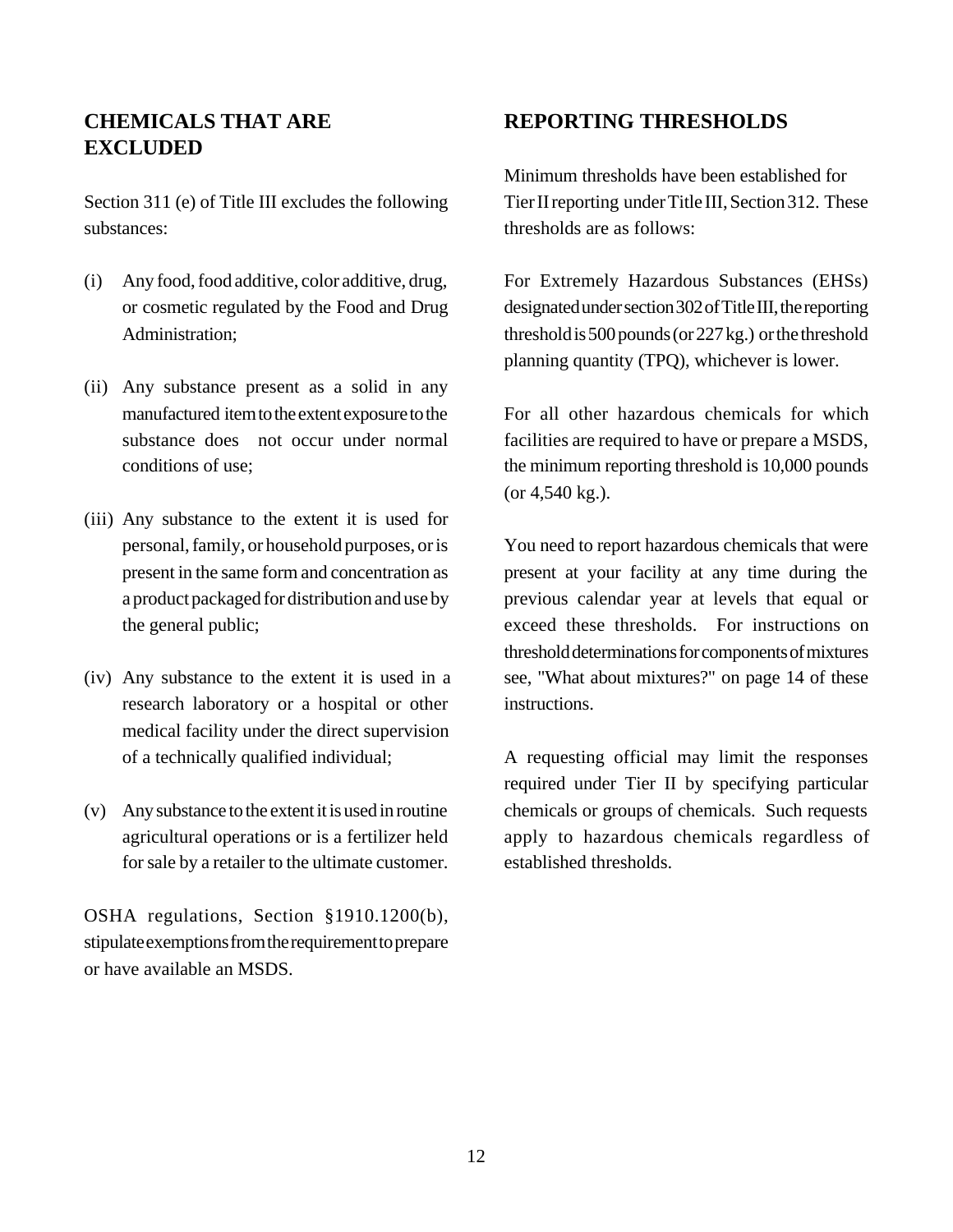### **TIER II INSTRUCTIONS**

*Please read these instructions carefully. Print or type all responses.*

#### **WHEN TO SUBMIT THIS FORM**

Owners or operators of facilities that have hazardous chemicals on hand in quantities equal to or greater than set threshold levels must submit the Tier II form by March 1.

#### **WHERE TO SUBMIT THIS FORM**

Send a completed Tier II form to each of the following organizations:

- 1. Your State Emergency Response Commission.
- 2. Your Local Emergency Planning Committee.
- 3. The fire department with jurisdiction over your facility.

If a Tier II form is submitted in response to a request, send the completed form to the requesting agency.

#### **PENALTIES**

Any owner or operator who violates any Tier II reporting requirements shall be liable to the United States for a civil penalty of up to \$25,000 for each such violation. Each day a violation continues shall constitute a separate violation.

If your Tier II responses require more than one page use additional forms and fill in the page number at the top of the form.

#### **REPORTING PERIOD**

Enter the appropriate calendar year, beginning January 1 and ending December 31.

#### **FACILITY IDENTIFICATION**

Enter the full name of your facility (and company identifier where appropriate).

Enter the full street address or state road. If a street address is not available, enter other appropriate identifiers that describe the physical location of your facility (e.g., longitude and latitude). Include city, county, state, and zip code.

Enter the primary Standard Industrial Classification (SIC) code and the Dun & Bradstreet number for your facility. The financial officer of your facility should be able to provide the Dun & Bradstreet number. If your firm does not have this information, contact the state or regional office of Dun & Bradstreet to obtain your facility number or have one assigned.

#### **OWNER/OPERATOR**

Enter the owner's or operator's full name, mailing address, and phone number.

#### **EMERGENCY CONTACT**

Enter the name, title, and work phone number of at least one local person or office who can act as a referral if emergency responders need assistance in responding to a chemical accident at the facility. Provide an emergency phone number where such emergency information will be available 24 hours a day, every day. This requirement is mandatory. The facility must make arrangements to ensure that a 24 hour contact is available.

#### **IDENTICAL INFORMATION**

Check the box indicating identical information, located below the emergency contacts on the Tier II form, if the current chemical information being reported is identical to that submitted last year. Chemical descriptions, hazards, amounts, and locations must be provided in this year's form, even if the information is identical to that submitted last year.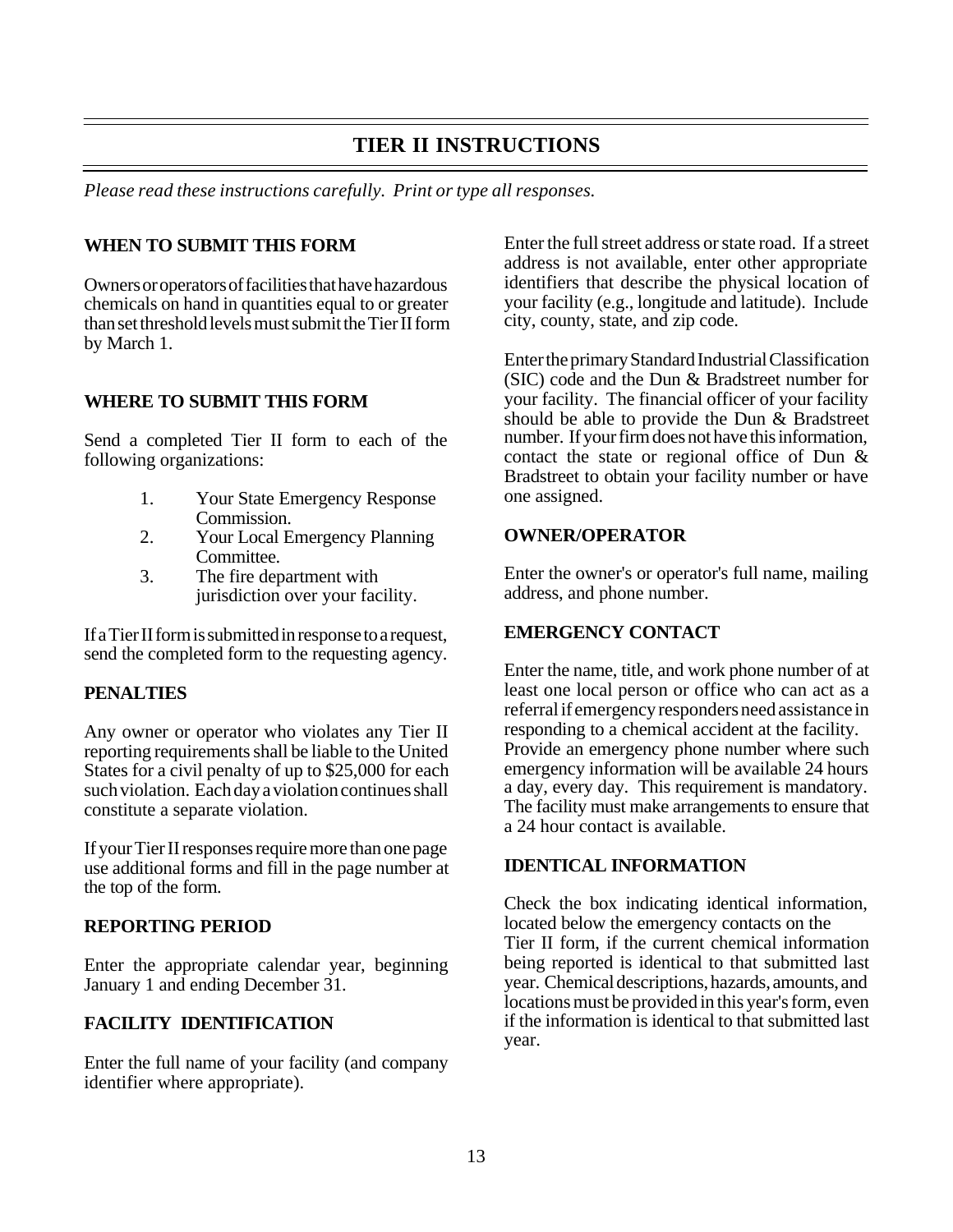#### **CHEMICAL INFORMATION**

Description, Hazards, Amounts, and Locations

The main section of the Tier II form requires specific information on amounts and locations of hazardous chemicals, as defined in the OSHA Hazard Communication Standard.

If you choose to indicate that all of the information on a specific hazardous chemical is identical to that submitted last year, check the appropriate optional box provided at the right side of the storage codes and locations on the Tier II form. Chemical descriptions, hazards, amounts, and locations must be provided even if the information is identical to that submitted last year.

\*What units should I use?

Calculate all amounts as *weight in pounds*. To convert gas or liquid volume to weight in pounds, multiply by an appropriate density factor.

#### \*What about mixtures?

If a chemical is part of a mixture, *you have the option* of reporting either the weight of the entire mixture or only the portion of the mixture that is a particular hazardous chemical (e.g., if a hazardous solution weighs 100 lbs. but is composed of only 5% of a particular hazardous chemical, you can indicate either 100 lbs. of the mixture or 5 lbs. of the chemical).

The option used for each mixture must be consistent with the option used in your Section 311 reporting.

Because EHSs are important to Section 303 planning, EHSs have lower thresholds. The amount of an EHS at a facility (both pure EHS substances and EHSs in mixtures) must be aggregated for purposes of threshold determination. It is suggested that the aggregation calculation be done as a first step in making the threshold determination. Once you determine whether a threshold for an EHS has

been reached, you should report either the total weight of the EHS at your facility, or the weight of each mixture containing the EHS.

#### **CHEMICAL DESCRIPTION**

1. Enter the Chemical Abstract Service registry number (CAS). For mixtures, enter the CAS number of the mixture as a whole if it has been assigned a number distinct from its constituents. For a mixture that has no CAS number, leave this item blank or report the CAS numbers of as many constituent chemicals as possible.

> If you are withholding the name of a chemical in accordance with criteria specified in Title III, Section 322, enter the generic class or category that is structurally descriptive of the chemical (e.g., list toulene diisocyanate as organic isocyanate) and check the box marked Trade Secret. Trade secret information should be submitted to EPA and must include a substantiation. Please refer to EPA's final regulation on trade secrecy (53 FR 28772, July 29, 1988) for detailed information on how to submit trade secrecy claims.

- 2. Enter the chemical name or common name of each hazardous chemical.
- 3. Check box for *ALL* applicable descriptors: pure or mixture; *and* solid, liquid, or gas; and whether the chemical is or contains an EHS.
- 4. If the chemical is a mixture containing an EHS, enter the chemical name of each EHS in the mixture.

#### *EXAMPLE:*

You have pure chlorine gas on hand, as well as two mixtures that contain liquid chlorine. You write "chlorine" and enter the CAS number. Then you check "pure" and "mix" - - as well as "liquid" and "gas."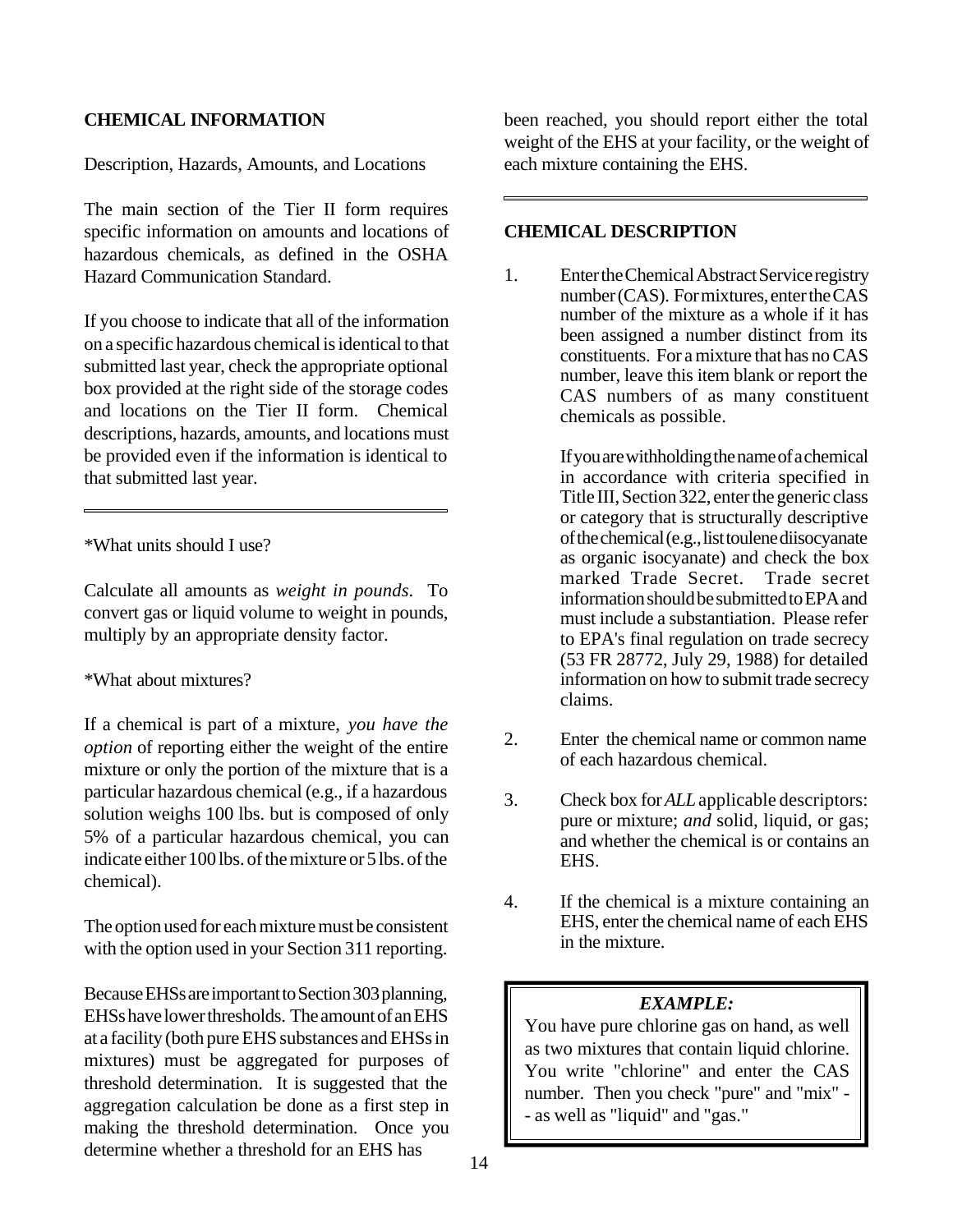#### **PHYSICAL AND HEALTH HAZARDS**

For each chemical you have listed, check all the physical and health hazard boxes that apply. These hazard categories are defined in 40 CFR 370.2. The two health hazard categories and three physical hazard categories are a consolidation of the 23 hazard categories defined in the OSHA Hazard Communication Standard, 29 CFR 1910.1200.

| <b>Hazard Category Comparison For</b>     | <b>Reporting Under Sections 311 and 312</b>                                        |
|-------------------------------------------|------------------------------------------------------------------------------------|
| EPA's                                     | OSHA's                                                                             |
| <b>Hazard Categories</b>                  | <b>Hazard Categories</b>                                                           |
| <b>Fire Hazard</b>                        | Flammable<br><b>Combustion Liquid</b><br>Pyrophoric<br>Oxidizer                    |
| Sudden Release of                         | Explosive                                                                          |
| Pressure                                  | <b>Compressed Gas</b>                                                              |
| Reactive                                  | <b>Unstable Reactive</b>                                                           |
|                                           | Organic Peroxide                                                                   |
|                                           | <b>Water Reactive</b>                                                              |
| Immediate (Acute)                         | <b>Highly Toxic</b>                                                                |
| <b>Health Hazards</b>                     | Toxic                                                                              |
|                                           | <b>Irritant</b>                                                                    |
|                                           | Sensitizer                                                                         |
|                                           | Corrosive                                                                          |
|                                           | Other hazardous<br>chemicals with an<br>adverse effect with<br>short term exposure |
| Delayed (Chronic)<br><b>Health Hazard</b> | Carcinogens                                                                        |
|                                           | Other hazardous<br>chemicals with an<br>adverse effect with<br>long term exposure  |

#### **MAXIMUM AMOUNT**

- 1. For each hazardous chemical, estimate the greatest amount present at your facility on any single day during the reporting period.
- 2. Find the appropriate range value code in Table 1.
- 3. Enter this range value as the Maximum Amount.

#### **TABLE I REPORTING RANGES**

Range Weight Range in Pounds

| Value | From        | To                    |
|-------|-------------|-----------------------|
| 01    | 0           | 99                    |
| 02    | 100         | 999                   |
| 03    | 1,000       | 9,999                 |
| 04    | 10,000      | 99,999                |
| 05    | 100,000     | 999,999               |
| 06    | 1,000,000   | 9,999,999             |
| 07    | 10,000,000  | 49,999,999            |
| 08    | 50,000,000  | 99,999,999            |
| 09    | 100,000,000 | 499,999,999           |
| 10    | 500,000,000 | 999,999,999           |
| 11    | 1 billion   | higher than 1 billion |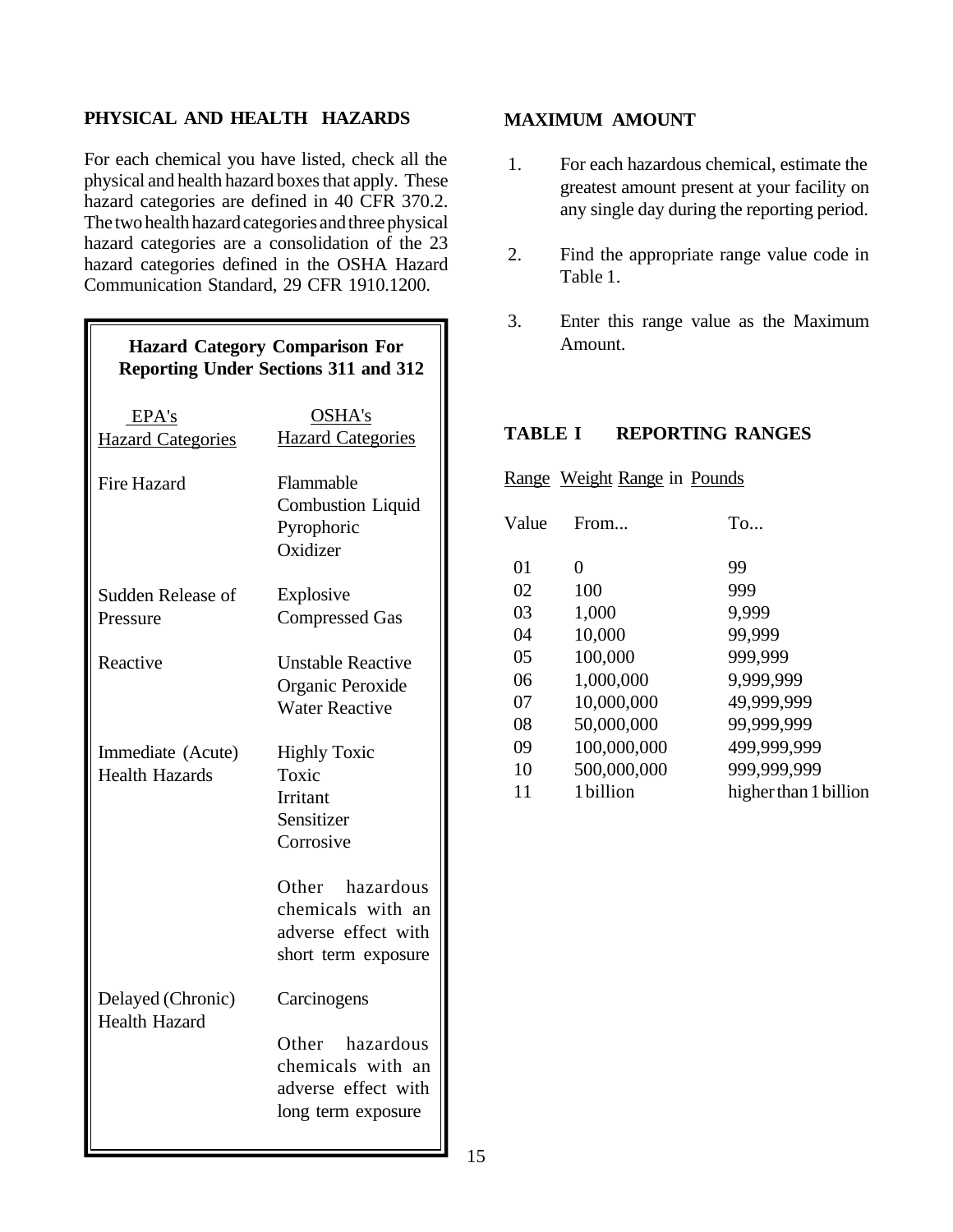#### *EXAMPLE:*

You received one large shipment of a solvent mixture last year. The shipment filled five 5,000 - gallon storage tanks. You know that the solvent contains 10% benzene, which is a hazardous chemical.

You figure that 10% of 25,000 gallons is 2,500 gallons. You also know that the density of benzene is 7.29 pounds per gallon, so you multiply 2,500 gallons by 7.29 pounds per gallon to get a weight of 18,225 pounds.

Then you look at Table I and find that the range value 04 corresponds to 18,225. You enter 04 as the Maximum Amount.

#### **AVERAGE DAILY AMOUNT**

1. For each hazardous chemical, estimate the average weight in pounds that was present at your facility during the year.

> To do this, total all daily weights and divide by the number of days the chemical was present on the site.

- 2. Find the appropriate range value in Table I.
- 3. Enter this range value as the Average Daily Amount.

#### *EXAMPLE:*

The 25,000 gallon shipment of solvent you received last year was gradually used up and completely gone in 315 days. The sum of the daily volume levels in the tank is 4,536,000 gallons. By dividing 4,536,000 gallons by 315 days on-site, you calculate an average daily amount of 14,400 gallons.

You already know that the solvent contains 10% benzene, which is a hazardous chemical. Since 10% of 14,400 is 1,440, you figure that you had an average of 1,440 gallons of benzene. You also know that the density of benzene is 7.29 pounds per gallon, so you multiply 1,440 by 7.29 to get a weight of 10,500 pounds.

Then you look at Table I and find that the range value 04 corresponds to 10,500. You enter 04 as the Average Daily Amount.

#### **NUMBER OF DAYS ON-SITE**

Enter the number of days that the hazardous chemical was found on-site.

#### *EXAMPLE:*

The solvent composed of 10% benzene was present for 315 days at your facility. Enter 315 in the space provided.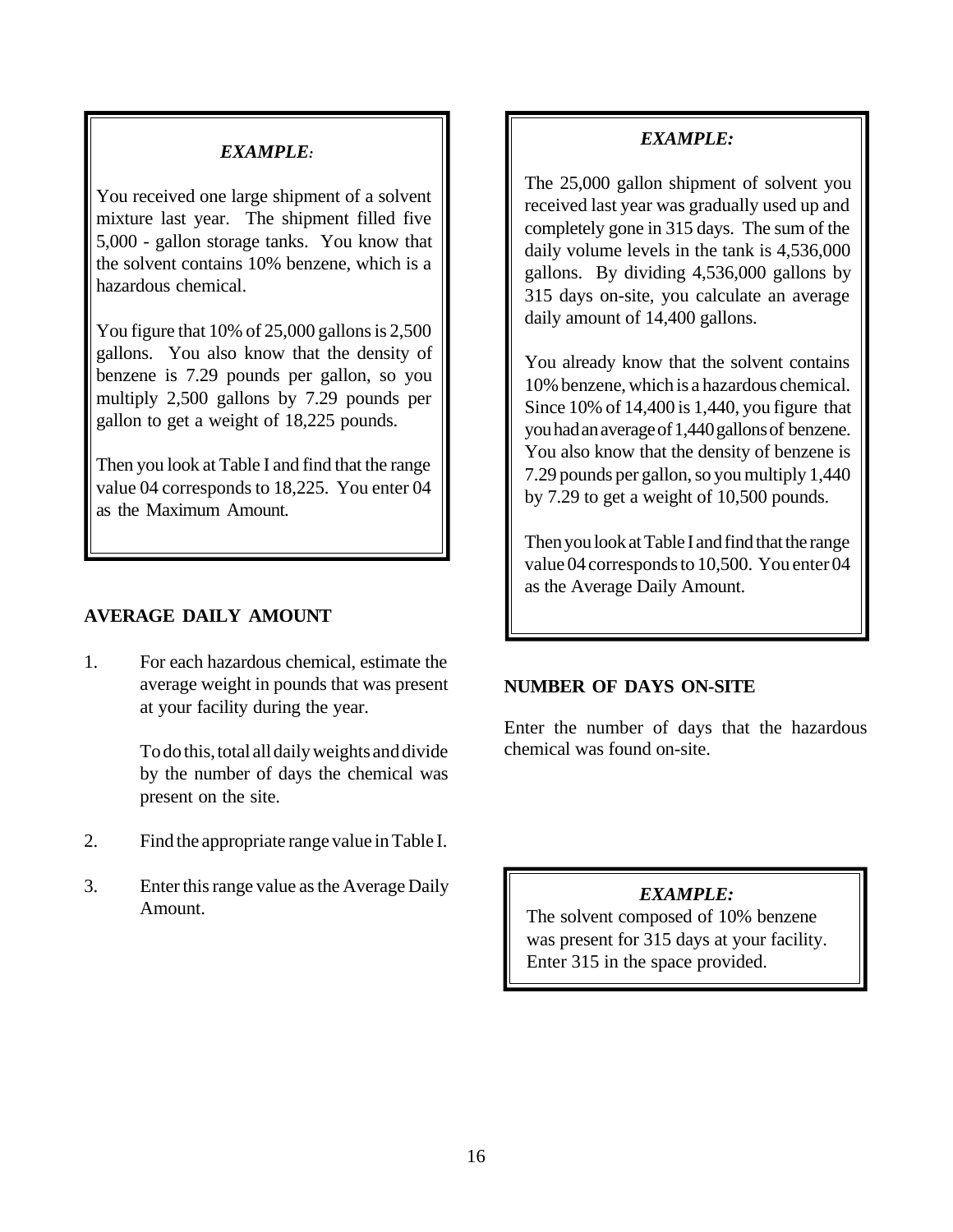#### **STORAGE CODES AND STORAGE LOCATIONS**

List all non-confidential chemical locations in this column, along with storage types/conditions associated with each location. Please note that a particular chemical may be located in several places around the facility. Each row of boxes followed by a line represents a unique location for the same chemical.

Storage Codes: Indicate the types and conditions of storage present.

- *a. Look at Table II.* For each location, find the appropriate storage type and enter the corresponding code in the first box.
- *b. Look at Table III*. For each location, find the appropriate storage types for pressure and temperature conditions. Enter the applicable pressure code in the second box. Enter the applicable temperature code in the third box.

#### **TABLE II** - **STORAGE TYPES**

| CODES          | Types of Storage            |
|----------------|-----------------------------|
| A              | Above ground tank           |
| B              | Below ground tank           |
| $\overline{C}$ | Tank inside building        |
| D              | Steel drum                  |
| E              | Plastic or nonmetallic drum |
| F              | Can                         |
| G              | Carboy                      |
| H              | Silo                        |
| I              | Fiber drum                  |
| J              | Bag                         |
| K              | <b>Box</b>                  |
| L              | Cylinder                    |
| M              | Glass bottles or jugs       |
| N              | Plastic bottles or jugs     |
| $\overline{O}$ | Tote bin                    |
| P              | Tank wagon                  |
| Q              | Rail car                    |
| R              | Other                       |
|                |                             |

#### **TABLE III** - **PRESSURE AND TEMPERATURE CONDITIONS**

| <b>CODES</b> | <b>Storage Conditions</b>        |
|--------------|----------------------------------|
|              | (PRESSURE)                       |
| 1            | Ambient pressure                 |
| 2            | Greater than ambient pressure    |
| 3            | Less than ambient pressure       |
|              | (TEMPERATURE)                    |
| 4            | Ambient temperature              |
| 5            | Greater than ambient temperature |
| 6            | Less than ambient temperature    |
|              | but not cryogenic                |
|              | Cryogenic conditions             |

#### *EXAMPLE:*

The benzene in the main building is kept in a tank inside the building, at ambient pressure and less than ambient temperature.

Table II shows you that the code for a tank inside a building is C. Table III shows you that the code for ambient pressure is 1, and the code for less than ambient temperature is 6.

You enter:  $C$ | 1 | 6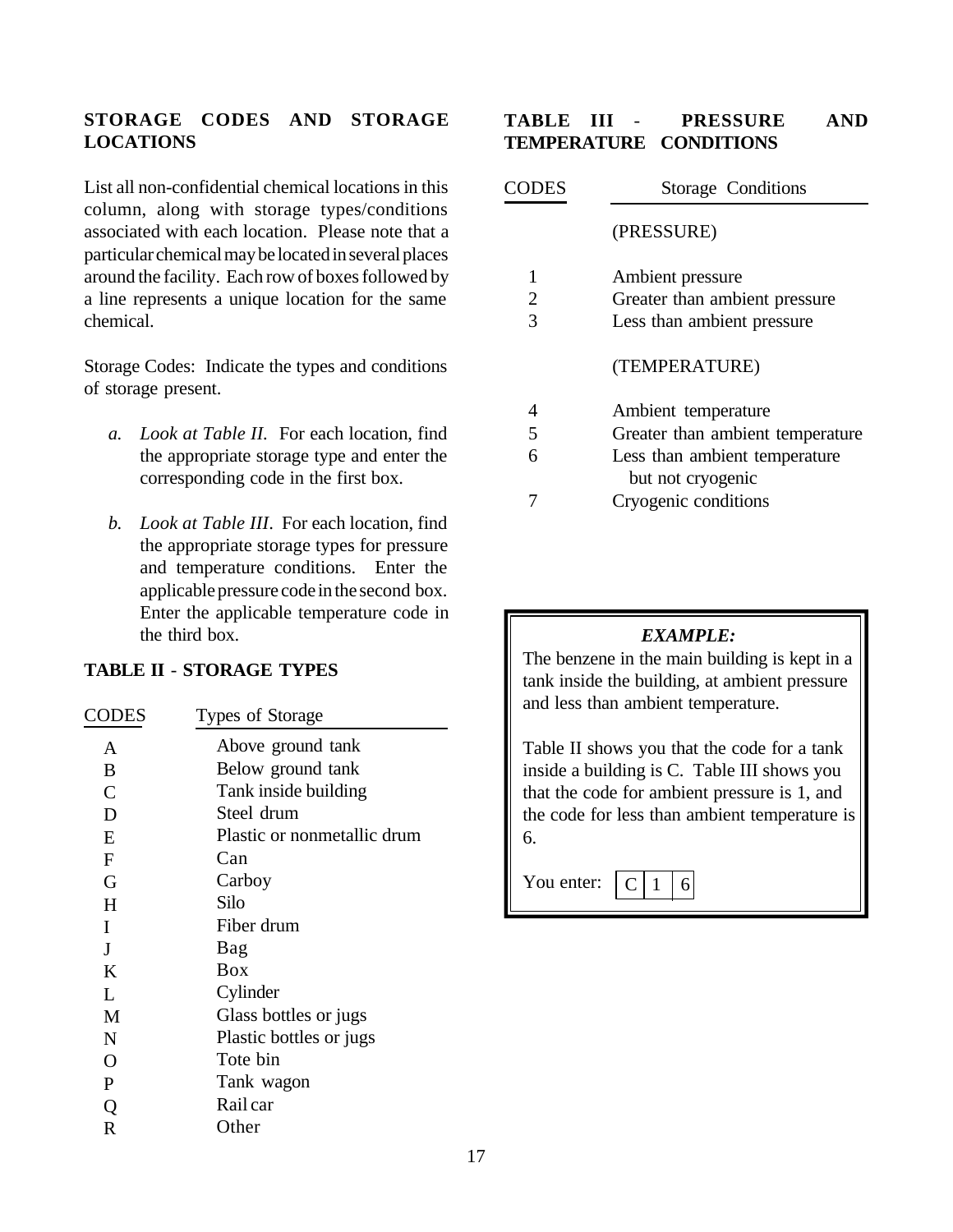#### **Storage Locations:**

Provide a brief description of the precise location of the chemical, so that emergency responders can locate the area easily. You may find it advantageous to provide the optional site plan or site coordinates as explained below.

For each chemical, indicate at a minimum the building or lot. Additionally, where practical, the room or area may be indicated. You may respond in narrative form with appropriate site coordinates or abbreviations.

If the chemical is present in more than one building, lot, or area location, continue your responses down the page as needed. If the chemical exists everywhere at the plant site simultaneously, you may report that the chemical is ubiquitous at the site.

#### **Optional attachments:**

 If you choose to attach one of the following, check the appropriate Attachments box at the bottom of the Tier II form.

- a. *A site plan* with site coordinates indicated the public. for buildings, lots, areas, etc. throughout your facility.
- *b. A list of site coordinate abbreviations* that correspond to buildings, lots, areas, etc. throughout your facility.
- *c. A description of dikes and other safeguard measures* for storage locations throughout your facility.

#### *EXAMPLE:*

You have benzene in the main room of the main building, and in tank 2 in tank field 10. You attach a site plan with coordinates as follows: main building = G-2, tank field  $10 =$ B-6. Fill in the Storage Location as follows:

B-6 ( Tank 2 ) G-2 ( Main Room)

#### **CONFIDENTIAL INFORMATION**

Under Title III, Section 324, you may elect to withhold location information on a specific chemical from disclosure to the public. If you choose to do so:

- Enter the word "confidential" in the Non-Confidential Location section of the Tier II form on the first line of the storage locations. \*
- On a separate Tier II Confidential Location Information Sheet, enter the name and CAS number of each chemical for which you are keeping the location confidential. \*
- Enter the appropriate location and storage information, as described above for non-confidential locations. \*
- Attach the Tier II Confidential Location Information Sheet to the Tier II form. This separates confidential locations from other information that will be disclosed to \*

#### **CERTIFICATION**

Instructions for this section are included on Page 11 in this book.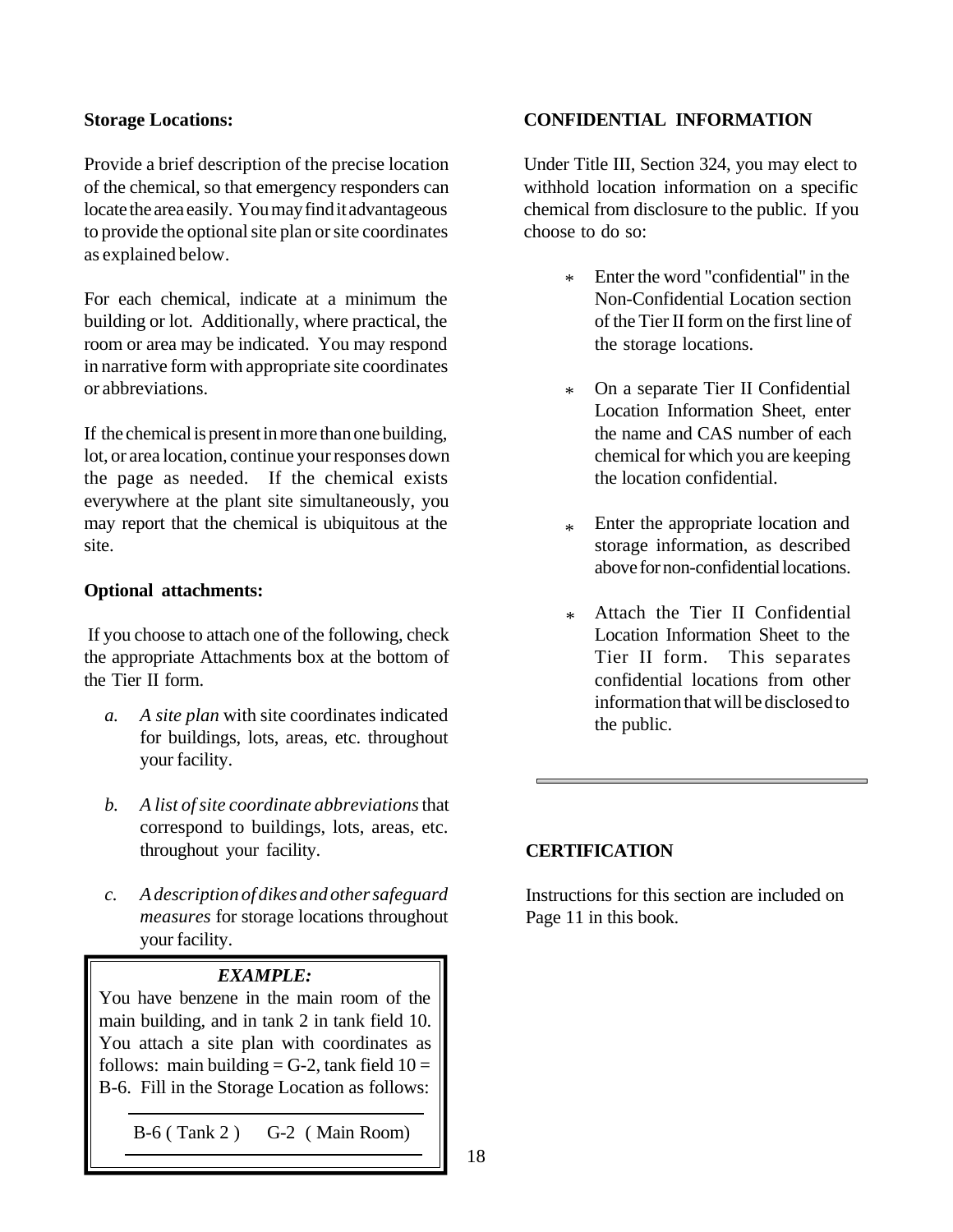

# **PENNSAFE**

**Pennsylvania Safety First**



# **ANSWERS TO COMMONLY ASKED QUESTIONS**

During the process of conducting hundreds of training programs, the bureau has answered many questions regarding the filing of Tier II forms and corresponding fees associated with EPCRA and PA Act 165. Below you will find a number of the most commonly asked Questions and Answers.

- **Q**. **Do you accept electronic reporting of Tier II?**
- **A.** Yes, the bureau has developed the Electronic Data Exchange System (EDES) to help facilities file their Tier II forms electronically. EDES is provided to any requesting facility free of charge (see Appendix for more information.)

#### **Q. The Tier II report form has a site plan under the optional attachments section. Is a site plan required in Pennsylvania with the submission of a Tier II report?**

- **A**. Yes, in Pennsylvania, a site plan is required. However, if the site plan is identical to the one already on file with the Department and has not been changed, you do not have to send another copy.
- **Q**. **Do fuels such as gasoline and diesel fuel, which have many grades (i.e., regular, unleaded, leaded, premium, etc.) have to be reported as different chemicals or can they be reported simply as "gasoline or diesel fuel?"**
- **A**. It has been determined by the EPA and PEMC that multi-grade fuel such as gasoline and/or diesel fuel can be reported as one chemical. This would also mean that a fee of \$10 rather than \$30 would be due.
- **Q. Can I list multiple facility locations in the chemical storage location area of the Tier II form?**

**A.** No. A separate Tier II form must be completed for each facility location that has hazardous chemicals on site in quantities equal to or greater than the threshold planning quantities.

#### **Q. How are mixtures handled for Sections 311 and 312 reporting?**

- **A.** The owner or operator of a facility may meet the requirements of Sections 311 and 312 by choosing one of two options:
	- 1. Provide the required information on each component that is a hazardous chemical within the mixture. In this case, the concentration of the hazardous chemical in weight percent must be multiplied by the mass (in pounds) of the mixture to determine the quantity of the hazardous chemical in the mixture. No MSDS has to be submitted for hazardous components in a mixture with quantities in concentrations under 1% for carcinogens and 1% for all other hazardous components of the total weight of the mixture.
	- 2. Provide the required information on the mixture as a whole, using the total quantity of the mixture.

When the composition of a mixture is unknown, facilities should report on the mixture as a whole, using the total quantity of the mixture. Whichever option the owner or operator decides to use, the reporting of mixtures must be consistent for Sections 311 and 312.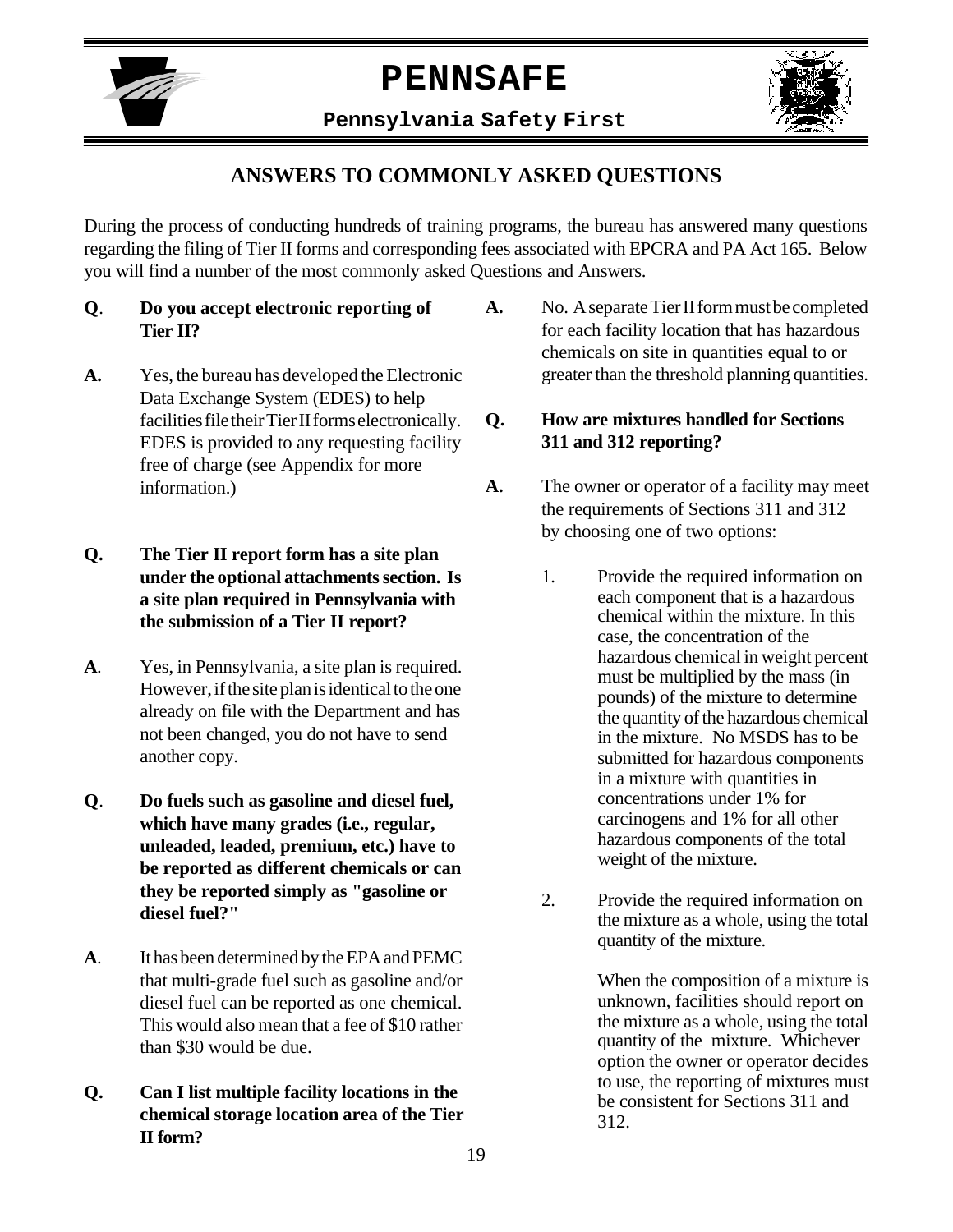# **ANSWERS TO COMMONLY ASKED QUESTIONS, cont.**

#### **Q. How are mixtures handled for Sections 311 and 312 reporting?**

- **A.** The owner or operator of a facility may meet the requirements of Sections 311 and 312 by choosing one of two options:
	- 1. Provide the required information on each component that is a hazardous chemical within the mixture. In this case, the concentration of the hazardous chemical in weight percent must be multiplied by the mass (in pounds) of the mixture to determine the quantity of the hazardous chemical in the mixture. No MSDS has to be submitted for hazardous components in a mixture with quantities in concentrations under 1% for carcinogens and 1% for all other hazardous components of the total weight of the mixture.
	- 2. Provide the required information on the mixture as a whole, using the total quantity of the mixture.

When the composition of a mixture is unknown, facilities should report on the mixture as a whole, using the total quantity of the mixture. Whichever option the owner or operator decides to use, the reporting of mixtures must be consistent for Sections 311 and 312.

#### **Q. Are hospitals exempt from Tier II reporting?**

- **A.** The exemption status does not apply to the hospital itself but to any substances, to the extent that they are used in a research laboratory, hospital or other medical facility under the direct supervision of a technically qualified person. Examples of hazardous substances not excluded are chlorine, heating fuel, gasoline and cleaning products.
- **Q. Is generic reporting of other chemicals permissible?**

**A.** Generic reporting of other chemicals is permitted with certain important qualifications. First and most importantly, the physical and health hazards posed by the generic class of chemicals must be the same for all of the chemicals. For example, in a group of flammables, some may be explosive and some may not be explosive. In this example, generic reporting would not be permitted. If however, for example, there are a group of solvents in the same family and they all pose the same hazard such as reactivity, then these could be grouped together and reported generically.

#### **Q. Must I report a hazardous chemical that is on-site for less than 24 hours?**

**A.** Yes. You need to report hazardous chemicals on-site if they are at or above the established reporting threshold (and are not exempt from SARA Title III).

#### **Q. Is household heating fuel exempt from Sections 311 and 312 requirements?**

**A.** Heating oil is exempt under SARA Title III reporting under two conditions. First, if the facility in question is exempt from maintaining a Material Safety Data Sheet under OSHA Hazard Communication Standard. Secondly, if the fuel oil is stored in quantities below the reporting threshold.

#### **Q. Would a farm supplier or retail distributor be excluded from Sections 311 and 312 reporting based on the agricultural exemptions?**

**A.** Under Section 311(e)(5), retailers are exempted from the reporting requirements for fertilizers only. Therefore, substances sold as fertilizers would not need to be reported under Sections 311 and 312 by retail sellers. However, other agricultural chemicals, such as pesticides, would have to be reported by retailers and suppliers of such chemicals.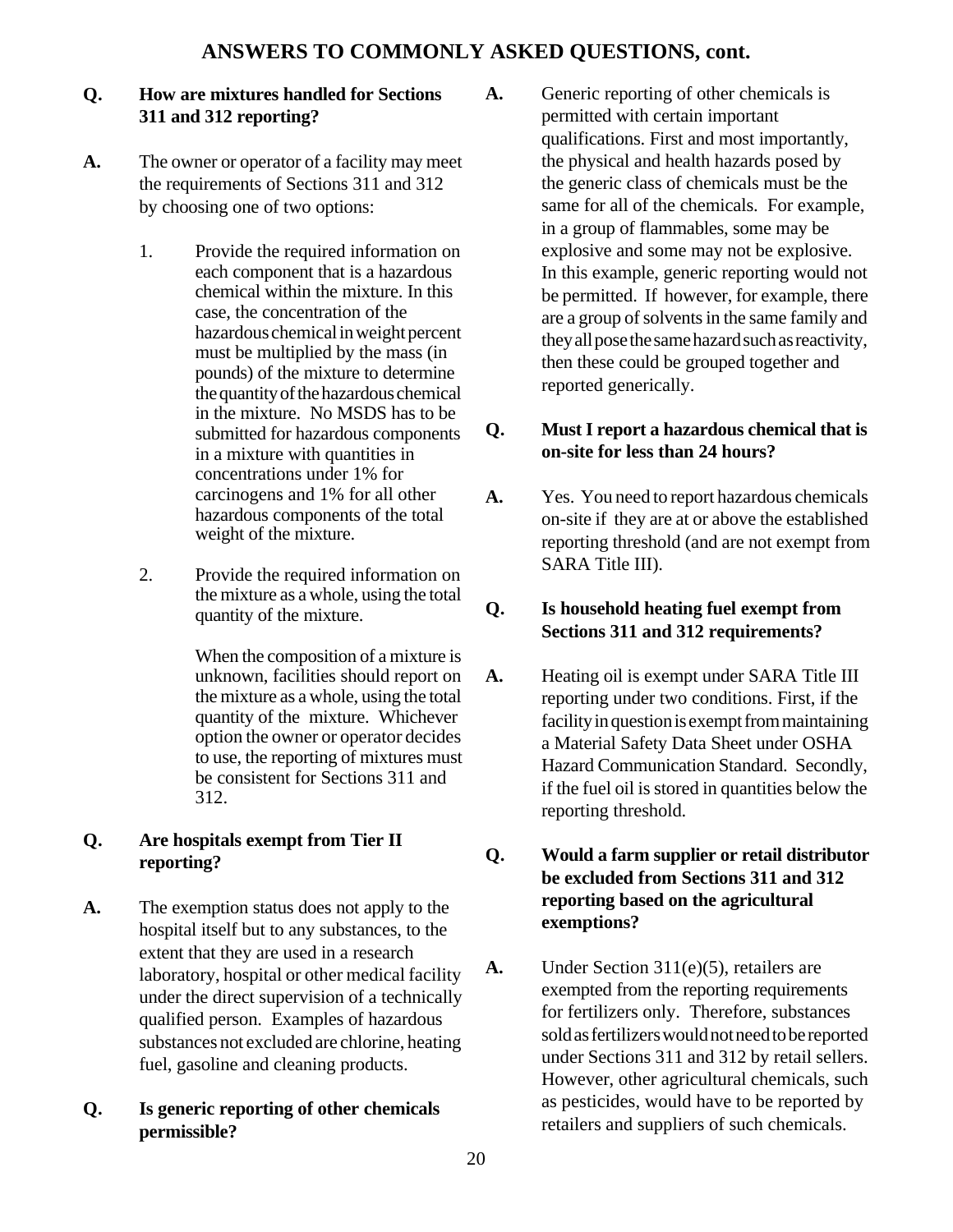1. **Adams County Department of Emergency Services** 117 Baltimore Street, Room 6 Gettysburg, PA 17325-2313 Telephone ....717-334-8603 Telefax ........717-334-1822/6926

#### 2. **County of Allegheny Department of Emergency Management** 400 Lexington Street Pittsburgh, PA 15208

Telephone ....412-473-2550 Telefax .........412-473-2589

- 3. **Armstrong County Emergency Management Agency** 450 East Market Street Kittanning, PA 16201-1409 Telephone ....724-548-3431 Telefax .........724-548-3243/3285
- 4. **Beaver County Emergency**

 **Management Agency** 250 East End Avenue Beaver, PA 15009 Telephone ...724-774-1049 Telefax .........724-775-1163

#### 5. **Bedford County Emergency Management Agency**

130 Vondersmith Bedford, PA 15522 Telephone ....814-623-9528 Telefax .........814-623-0799

# 6. **Berks County Emergency**

**Management Agency** Agricultural Center, P. O. Box 520 Leesport, PA 19533 Telephone ....610-374-4800 Telefax ..........610-374-8865

| 7. | <b>Blair County-Altoona Emergency</b> |                         |
|----|---------------------------------------|-------------------------|
|    | <b>Management Agency</b>              | L                       |
|    | 615 4th Street                        | $\mathbf{O}$            |
|    | Altoona, PA 16602                     | $\overline{\mathbf{C}}$ |
|    | Telephone  814-940-5900               |                         |
|    | Telefax814-940-5907                   | ${\bf A}$               |
|    |                                       | L                       |
| 8. | <b>Bradford County Emergency</b>      |                         |
|    | <b>Management Agency</b>              |                         |
|    | R. D. #1, Box 179C                    | E                       |
|    | Towanda, PA 18848                     | M                       |
|    | Telephone  570-265-5022               |                         |
|    | Telefax570-265-4774                   | E                       |
|    |                                       | $\bf R$                 |
| 9. | <b>Bucks County Emergency</b>         | G                       |
|    | <b>Management Agency</b>              | E                       |
|    | <b>Emergency Services Building</b>    | N                       |
|    | 911 Ivyglenn Circle                   | $\mathbf C$             |
|    | Ivyland, PA 18974                     | Y                       |
|    | Telephone 215-340-8700/3524           |                         |
|    | Telefax 215-957-0765                  |                         |
|    | 10. Butler County Emergency           | P                       |
|    | <b>Management Agency</b>              | L                       |
|    | 309 Sunnyview Circle                  |                         |
|    | Butler, PA 16001-3549                 | A                       |
|    | Telephone  724-284-5211               | N                       |
|    | Telefax 724-287-8024                  | N                       |
|    |                                       | I                       |
|    | 11. Cambria County Department         | N                       |
|    | of Emergency Services                 | G                       |
|    | P.O. Box 853                          |                         |
|    | 401 Candlelight Drive                 |                         |
|    | Ebensburg, PA 15931                   |                         |
|    | Telephone 814-472-2050                |                         |
|    | Telefax 814-472-2057                  |                         |
|    |                                       |                         |
|    | 12. Cameron County Emergency          |                         |
|    | <b>Management Agency</b>              | M                       |
|    | Courthouse                            | L                       |
|    | 416 N Broad Street                    |                         |
|    | Emporium, PA 15834                    | Т                       |
|    | Telephone 814-486-1137                | Т                       |
|    | Telefax 814-486-1139                  | E                       |
|    |                                       | E                       |
|    |                                       | S                       |
|    |                                       |                         |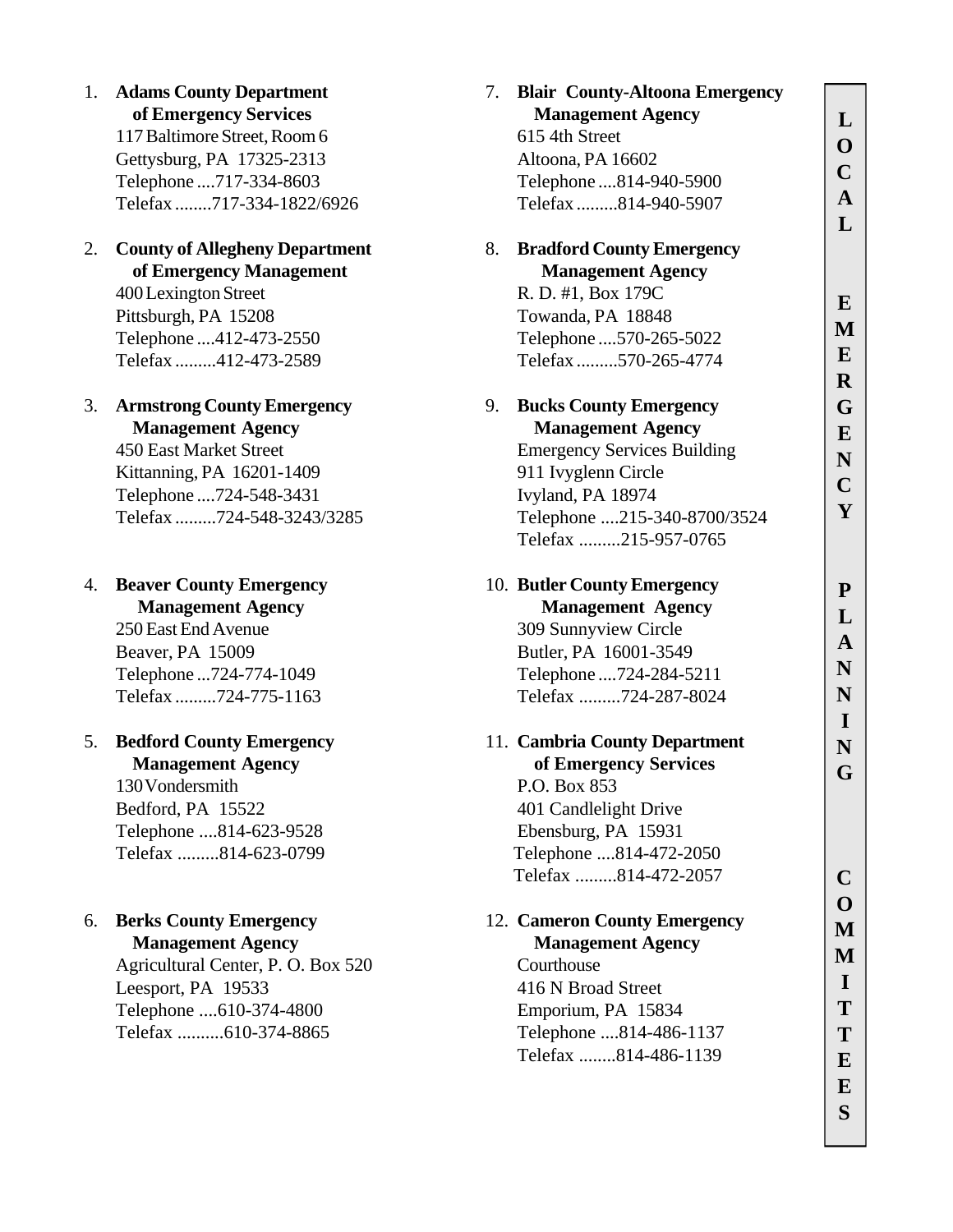|              | 13. Carbon County Emergency            | 19. Columbia County Department of      |
|--------------|----------------------------------------|----------------------------------------|
| L            | <b>Management Agency</b>               | <b>Public Safety</b>                   |
| $\mathbf 0$  | 1264 Emergency Lane                    | Courthouse                             |
|              | Nesquehoning, PA 18240                 | P. O. Box 380, West Main Street        |
| $\mathbf C$  | Telephone  570-325-3097                | Bloomsburg, PA 17815                   |
| $\mathbf{A}$ | Telefax 570-325-9132                   | Telephone  570-389-5720                |
| L            |                                        | Telefax570-784-2975 (EMA)              |
|              |                                        |                                        |
|              | 14. Centre County Emergency            | 20. Crawford County Emergency          |
|              | <b>Management Agency</b>               | <b>Management Agency</b>               |
| $\bf{E}$     | Willowbank Office Building             | 903 Diamond Park                       |
| M            | 420 Holmes Street, Room 134            | Meadville, PA 16335                    |
| $\bf{E}$     | Bellefonte, PA 16823                   | Telephone  814-724-2548 or             |
| $\mathbf R$  | Telephone  814-355-6745                | 800-223-3008                           |
|              | Telefax 814-355-6776                   | Telefax 814-724-2563                   |
| G            |                                        |                                        |
| E            | 15. Chester County Department of       | 21. Cumberland County Office of        |
| $\mathbf N$  | <b>Emergency Services</b>              | <b>Emergency Preparedness</b>          |
| $\mathbf C$  | Chester Co. Government Services Center |                                        |
| Y            |                                        | 1 Courthouse Square                    |
|              | 601 Westtown Road, Suite 12            | Carlisle, PA 17013                     |
|              | West Chester, PA 19382-4558            | Telephone 717-240-6400 or              |
|              | Telephone  610-344-5000                | Telefax 717-245-8710                   |
| ${\bf P}$    | Telefax 610-344-5050                   |                                        |
| L            |                                        |                                        |
|              |                                        | 22. Dauphin County Emergency           |
|              | 16. Clarion County Emergency           |                                        |
| $\mathbf{A}$ | <b>Management Agency</b>               | <b>Management Agency</b>               |
| N            | Courthouse, Main Street                | 911 Gibson Boulevard                   |
| N            | Clarion, PA 16214                      | Steelton, PA 17113-1988                |
| $\mathbf I$  | Telephone 814-226-6631                 | Telephone 717-558-6800                 |
| $\mathbf N$  | Telefax 814-226-4294                   | Telefax 717-558-6950                   |
| G            |                                        |                                        |
|              | 17. Clearfield County Department of    | 23. Delaware County Emergency Services |
|              | <b>Emergency Services</b>              | <b>Communications Center</b>           |
|              | 911 Leonard Street                     | 360 N. Middletown Road                 |
|              | Clearfield, PA 16830-3245              | Media, PA 19063-5594                   |
| $\mathbf C$  | Telephone 814-765-5357                 | Telephone 610-565-8700                 |
| $\mathbf 0$  | Telefax 814-768-9920                   | Telefax 610-892-9583                   |
| M            |                                        |                                        |
|              | 18. Clinton County Emergency           | 24. Elk County Emergency               |
| M            | <b>Management Agency</b>               | <b>Management Agency</b>               |
| $\bf{I}$     | 22 Creek Drive                         | Courthouse                             |
| T            | Lock Haven, PA 17745                   | Ridgeway, PA 15853                     |
| T            | Telephone 570-893-4090/91              | Telephone 814-776-5314/772-0006        |
| E            | Telefax 570-893-4044                   | Telefax 814-772-1697                   |
| E            |                                        |                                        |
|              |                                        |                                        |
| S            |                                        |                                        |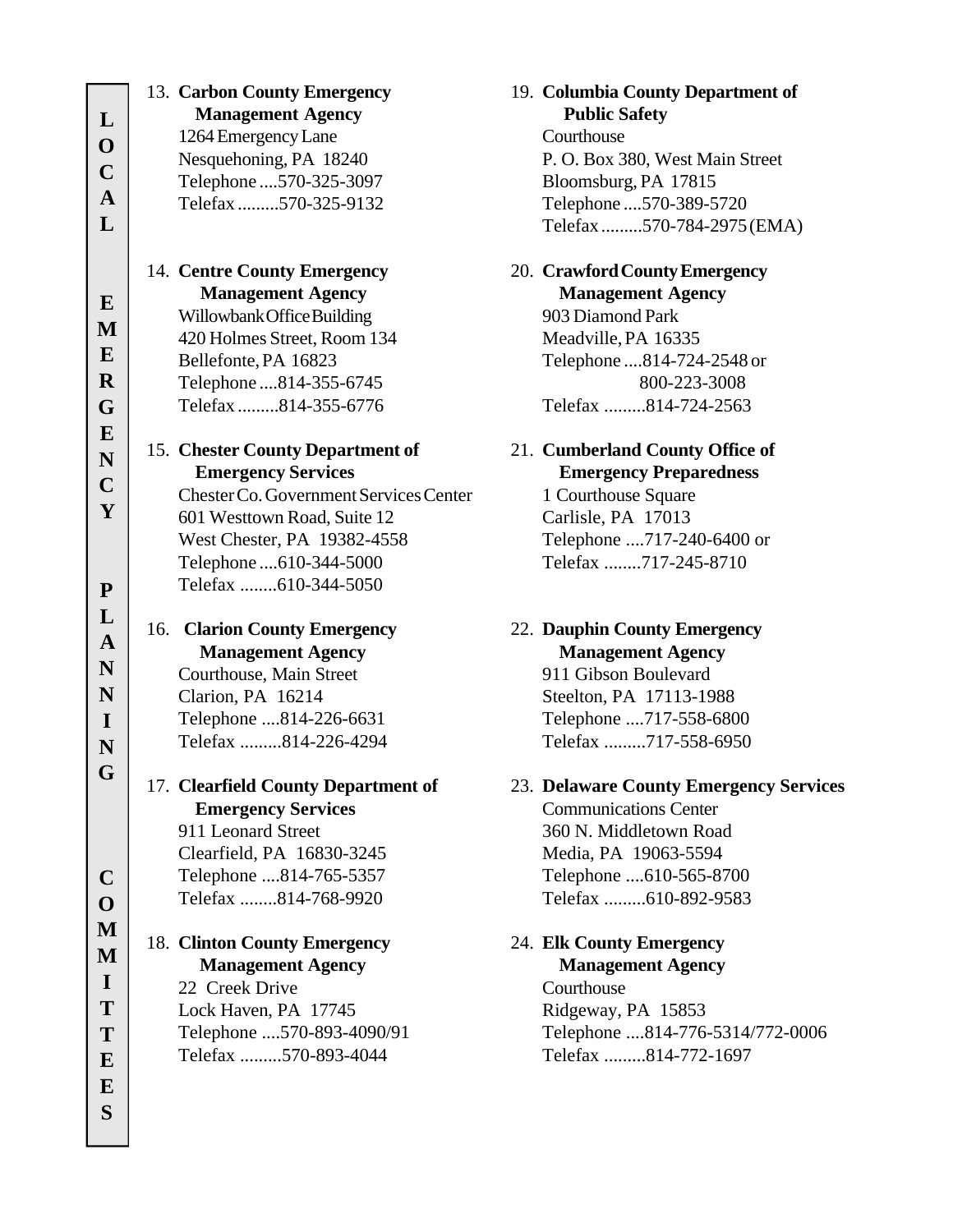#### 25. **Erie County Emergency**

#### **Management Agency**

1714 French Street Erie, PA 16501 Telephone ....814-870-9920 Telefax .........814-870-9930

#### 26. **Fayette County Office of Emergency Management**

Fayette County Public Service Building 24 E Main Street, 4th Floor Uniontown, PA 15401 Telephone ....724-430-1277 Telefax .........724-430-1281

#### 27. **Forest County Emergency Management Agency**

R. D. #1 Tidioute, PA 16351 Telephone ....814-755-3541 Telefax .........814-755-8837

#### 28. **Franklin County Emergency Management Agency**

Courthouse Chambersburg, PA 17201 Telephone ....717-264-2813 Telefax .........717-264-8667/267-3493 (911)

# 29. **Fulton County Emergency**

 **Management Agency** Courthouse Annex #1 214 North Second Street McConnellsburg, PA 17233-1199 Telephone ....717-485-3201/9249

Telefax .........717-485-9421

#### 30. **Greene County Emergency Services**

Airport Administration Building 1160 E Roy Furman Highway Waynesburg, PA 15370 Telephone ....724-627-5387 Telefax ......... 724-627-5342

| 31. Huntinguon County Emergency       |                         |
|---------------------------------------|-------------------------|
| <b>Management Agency</b>              | L                       |
| Courthouse                            | $\mathbf O$             |
| 223 Penn Street                       | $\overline{\mathbf{C}}$ |
| Huntingdon, PA 16652                  |                         |
| Telephone 814-643-6613/6617/8178      | $\mathbf{A}$            |
| Telefax 814-643-8178                  | L                       |
|                                       |                         |
| 32. Indiana County Emergency          |                         |
| <b>Management Agency</b>              | E                       |
| 825 Philadelphia Street               | M                       |
| Indiana, PA 15701                     | E                       |
| Telephone 724-349-9300                |                         |
| Telefax 724-465-3868                  | $\bf R$                 |
|                                       | G                       |
|                                       | E                       |
| 33. Jefferson County Emergency        | N                       |
| <b>Management Agency</b>              | $\mathbf C$             |
| <b>Emergency Services Building</b>    |                         |
| R. D. #5 - Box 44-A                   | Y                       |
| Brookville, PA 15825-9761             |                         |
| Telephone 814-849-5052                |                         |
| Telefax 814-849-6387                  | P                       |
|                                       | $\mathbf L$             |
| 34. Juniata County Emergency          | A                       |
| <b>Management Agency</b>              |                         |
| Courthouse, P.O. Box 68               | N                       |
| Mifflintown, PA 17059                 | N                       |
| Telephone 717-436-2181 or             | I                       |
| 717-436-8991 (Ext. 2211)              | N                       |
| Telefax 717-436-7733                  | G                       |
|                                       |                         |
| 35. Lackawanna County Department      |                         |
| of Emergency Services                 |                         |
| 200 Adams Avenue                      |                         |
| Scranton, PA 18503                    |                         |
| Telephone  570-961-5511               |                         |
| Telefax 570-963-6529                  |                         |
|                                       | M                       |
|                                       | I                       |
| <b>36. Lancaster County Emergency</b> | Т                       |
| <b>Management Agency</b>              |                         |
| P.O. Box 219                          | T                       |
| Manheim, PA 17545-0219                | E                       |
| Telephone 717-664-1200 or             | E                       |
| 800-808-5236                          | S                       |
| Telefax 717-664-1235                  |                         |

31. **Huntingdon County Emergency**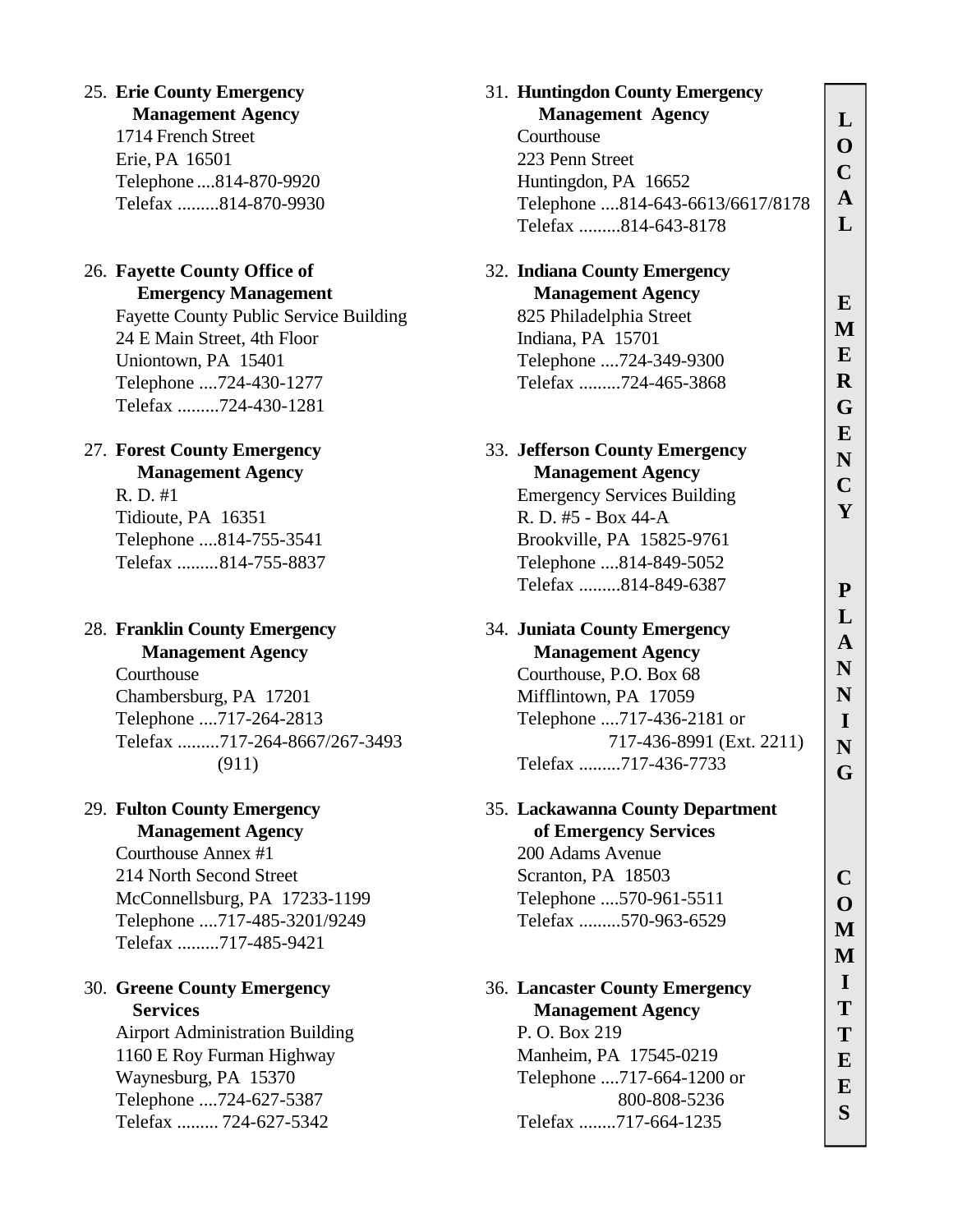|                          | 37. Lawrence County Emergency       | 43. Mercer           |
|--------------------------|-------------------------------------|----------------------|
| L                        | <b>Management Agency</b>            | Mana                 |
| $\mathbf 0$              | <b>Government Center</b>            | <b>205 Sou</b>       |
|                          | 430 Court Street                    | Room 1               |
| $\mathbf C$              | New Castle, PA 16101                | Mercer,              |
| $\overline{\mathbf{A}}$  | Telephone 724-658-7485 or           | Telepho              |
| L                        | 724-658-2541                        | Telefax              |
|                          | Telefax 724-658-5760                |                      |
| ${\bf E}$                | <b>38. Lebanon County Emergency</b> | 44. Mifflin          |
| M                        | <b>Management Agency</b>            | 20 Nortl             |
|                          | Room 14, County-City Building       | Lewisto              |
| $\bf{E}$                 | Lebanon, PA 17042                   | Telepho              |
| $\mathbf R$              | Telephone 717-272-7621              | Telefax              |
| G                        | Telefax 717-272-9509                |                      |
| ${\bf E}$<br>$\mathbf N$ | 39. Lehigh County Office of         | 45. Monroe           |
| $\mathbf C$              | <b>Emergency Management</b>         | <b>Emer</b>          |
|                          | 455 West Hamilton St.               | $100 \text{ Gyl}$    |
| Y                        | Allentown, PA 18101                 | Stroudsl             |
|                          | Telephone 610-782-3073              | Telepho              |
|                          | Telefax 610-782-2014                | Telefax              |
| ${\bf P}$<br>L           | 40. Luzerne County Emergency        | 46. Montgo           |
| $\mathbf A$              | <b>Management Agency</b>            | of En                |
|                          | 200 North River Street              | 50 Eagl              |
| N                        | Wilkes-Barre, PA 18711-1001         | Eaglevi <sup>®</sup> |
| N                        | Telephone 570-820-4400              | Telepho              |
| $\mathbf I$              | Telefax 717-820-4456                | Telefax              |
| $\mathbf N$<br>G         | 41. Lycoming County Department of   | 47. Montou           |
|                          | <b>Emergency Services</b>           | <b>Mana</b>          |
|                          | 2130 County Farm Road               | 30 Woo               |
|                          | Montoursville, PA 17754             | Danville             |
|                          | Telephone 800-433-9063              | Telepho              |
| $\mathbf C$              | Telefax 717-433-4435                | Telefax              |
| $\mathbf{O}$             |                                     |                      |
| $\mathbf{M}$             | 42. McKean County Emergency         | 48. Northai          |
| M                        | <b>Management Agency</b>            | <b>Mana</b>          |
| $\mathbf I$              | P.O. Box 305                        | Greysto              |
| T                        | Smethport, PA 16749-0305            | Nazaret              |
|                          | Telephone 814-887-5070              | Telepho              |
| T                        | Telefax 814-887-4910                | Telefax              |
| $\bf{E}$                 |                                     |                      |
| E                        |                                     |                      |
| S                        |                                     |                      |
|                          |                                     |                      |

#### **County Emergency Management Agency** th Erie Street  $03<sup>°</sup>$

PA 16137-1501 ne ....724-662-6100 .........724-662-6145

#### **County Emergency Services**

h Wayne Street wn, PA 17044 ne ....717-248-9645 ..........717-248-0300

# 45. **Monroe County Office of Example 12** Services

osun Rd. burg, PA 18360 ne ....570-992-4113 .........570-404-7358

- **Montgomery County Office of Emergency Preparedness** eville Road lle, PA 19403  $m$ e ....610-631-6530 .........610-631-6536
- 47. **Montour County Emergency Management Agency** dbine Lane e, PA 17821 ne ....570-271-3047 .........570-271-3078

#### **Impton County Emergency Management Agency** ne Building, R. D. #4

h, PA 18064 ne ....610-759-2600 Telefax .........610-759-2172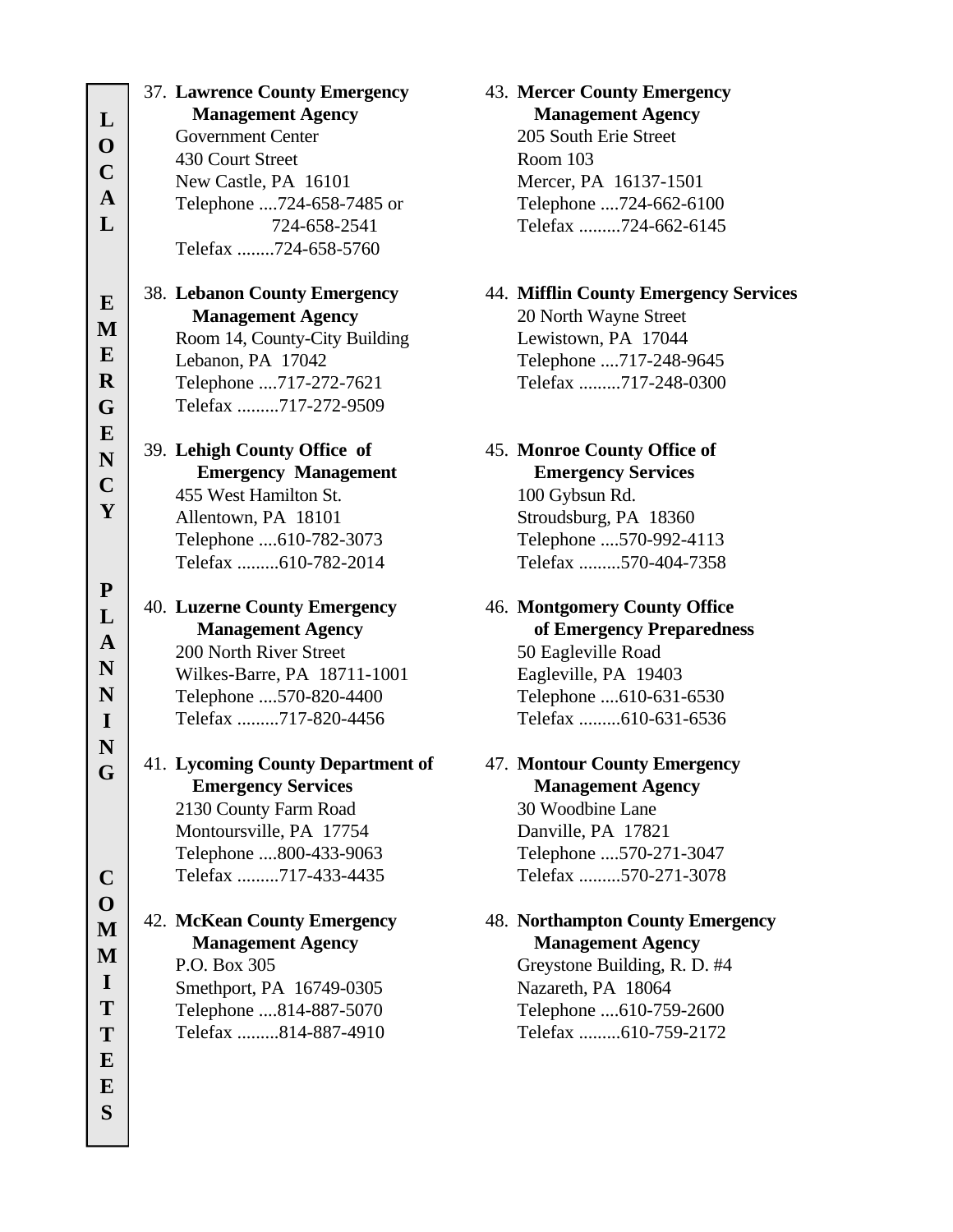#### 49. **Northumberland County Emergency Management Agency**

911 Greenough Street Suite #2 Sunbury, PA 17801 Telephone ....570-988-4217/4218 Telefax .........570-988-4375

#### 50. **Perry County Emergency Management Agency**

Courthouse New Bloomfield, PA 17068 Telephone ....717-582-2131 (Ext. 256) Telefax .........717-582-8570

# 51. **Philadelphia Office of**

### **Emergency Management**

Fire Administration Building 240 Spring Garden Street Philadelphia, PA 19123-2991 Telephone ....215-686-1104 Telefax .........215-686-1117

#### 52. **Pike County Civil Defense**

Administration Building 506 Broad Street Milford, PA 18337 Telephone ....570-296-6714 Telefax .........570-296-3550

# 53. **Potter County Emergency**

**Management Agency** 24 Buffalo Street Coudersport, PA 16915 Telephone ....814-274-8900 Telefax .........814-274-8901

#### 54. **Schuylkill County Emergency Management Agency**

435 North Center Street Pottsville, PA 17901-2528 Telephone ....570-622-3739 Telefax .........570-621-9999

| 55. Snyder County Emergency                               |                         |
|-----------------------------------------------------------|-------------------------|
| <b>Management Agency</b>                                  | L                       |
| Courthouse                                                | $\mathbf{O}$            |
| P.O. Box 217, 11 W. Market Street                         | $\overline{\mathbf{C}}$ |
| Middleburg, PA 17842                                      |                         |
| Telephone 570-837-0606/0607                               | ${\bf A}$               |
| Telefax 570-837-1859                                      | L                       |
| 56. Somerset County Department of                         |                         |
| <b>Emergency Services</b>                                 | E                       |
| 111 East Union Street                                     | M                       |
| Suite 15                                                  |                         |
| Somerset, PA 15501                                        | E                       |
| Telephone 814-445-4739/5716                               | $\bf R$                 |
| Telefax 814-443-1090                                      | G                       |
|                                                           | E                       |
| 57. Sullivan County Emergency                             | N                       |
| <b>Management Agency</b>                                  | $\mathbf C$             |
| <b>Courthouse Annex</b>                                   | Y                       |
| Laporte, PA 18626                                         |                         |
| Telephone 570-946-5010                                    |                         |
| Telefax 570-946-4122                                      |                         |
|                                                           | ${\bf P}$               |
|                                                           | L                       |
| 58. Susquehanna County Emergency                          | A                       |
| <b>Management Agency</b><br><b>County Office Building</b> | N                       |
| 31 Public Avenue                                          | N                       |
| Montrose, PA 18801                                        | I                       |
| Telephone 570-278-4600 (Ext. 250)                         | N                       |
| Telefax 570-278-9269                                      |                         |
|                                                           | G                       |
| 59. Tioga County Department                               |                         |
| of Emergency Services<br>Courthouse                       |                         |
| 118 Main Street                                           |                         |
| Wellsboro, PA 16901                                       |                         |
| Telephone  570-724-9110                                   |                         |
| Telefax 570-724-6819                                      |                         |
|                                                           | M<br>н.                 |
| 60. Union County Department of                            |                         |
| <b>Emergency Services, Emergency</b>                      | Т                       |
| <b>Management Agency</b>                                  | T                       |
| 103 South Second Street                                   | E                       |
| Lewisburg, PA 17837                                       | E                       |
| Telephone 570-523-3201                                    | S                       |
| Telefax 570-524-8720                                      |                         |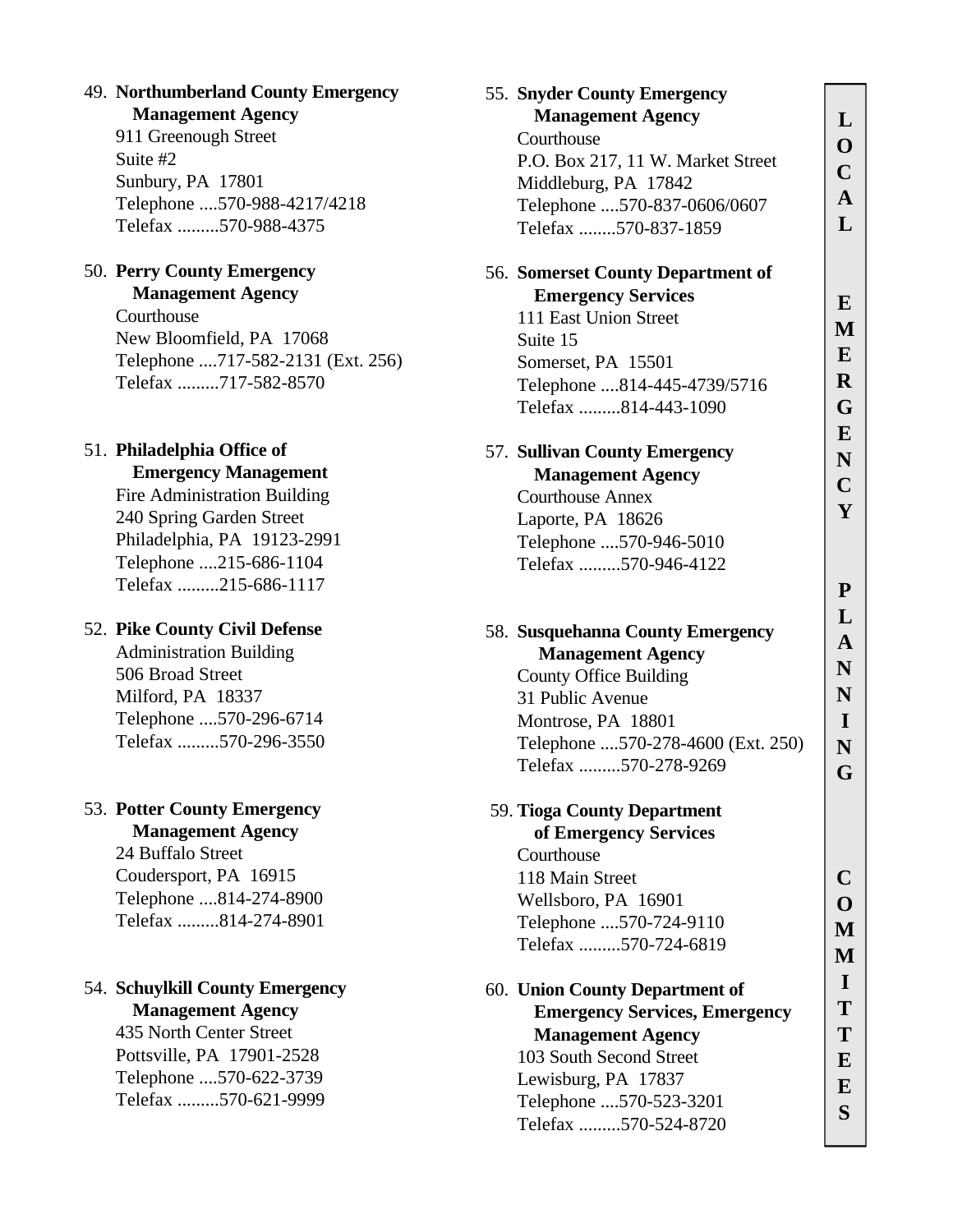|                         | 61. Venango County Emergency              |
|-------------------------|-------------------------------------------|
|                         | <b>Services Center</b>                    |
| L                       | 1052 Grandview Road                       |
| $\mathbf 0$             | Oil City, PA 16301                        |
| $\overline{C}$          |                                           |
| $\overline{\mathbf{A}}$ | Telephone  814-677-7356                   |
| L                       | Telefax814-677-7459                       |
|                         |                                           |
|                         | 62. Warren County Emergency               |
|                         | <b>Management Agency</b>                  |
| E                       | Courthouse                                |
| M                       | 333 Hickory Street                        |
| E                       | Warren, PA 16365                          |
|                         | Telephone  814-723-8478                   |
| $\mathbf R$             | Telefax814-723-7895                       |
| G                       |                                           |
| E                       | 63. Washington County Department          |
| $\mathbf N$             | of Public Safety                          |
| $\mathbf C$             | 100 W Beau Street, C1                     |
|                         | Washington, PA 15301                      |
| Y                       | Telephone  724-228-6911                   |
|                         | Telefax724-223-4706                       |
| ${\bf P}$               | 64. Wayne County Emergency                |
| L                       | <b>Management Agency</b>                  |
|                         | Courthouse                                |
| $\mathbf{A}$            | 925 Court Street                          |
| N                       | Honesdale, PA 18431-1996                  |
| N                       | Telephone  570-253-1622/1632              |
| $\mathbf I$             | Telefax 570-253-2943                      |
| N                       |                                           |
|                         | <b>65. Westmoreland County Department</b> |
| G                       | of Emergency Management                   |
|                         | 12 Courthouse Square Ext.                 |
|                         | Greensburg, PA 15601                      |
|                         | Telephone  724-830-3770/3771/3773         |
| $\mathbf C$             | Telefax724-830-3666                       |
| $\overline{\mathbf{O}}$ |                                           |
|                         | 66. Wyoming County Emergency              |
| M                       | <b>Management Agency</b>                  |
| M                       | 1 Courthouse Square                       |
| I                       | Tunkhannock, PA 18657                     |
| T                       | Telephone  570-836-2828                   |
| T                       | Telefax 570-836-5678                      |
| E                       |                                           |
|                         |                                           |
| E                       |                                           |
| S                       |                                           |

#### 67. **York County Emergency Management Agency**

118 Pleasant Acres Road York, PA 17402 Telephone .... 717-840-7494 or 800-762-8218 Telefax .........717-840-7406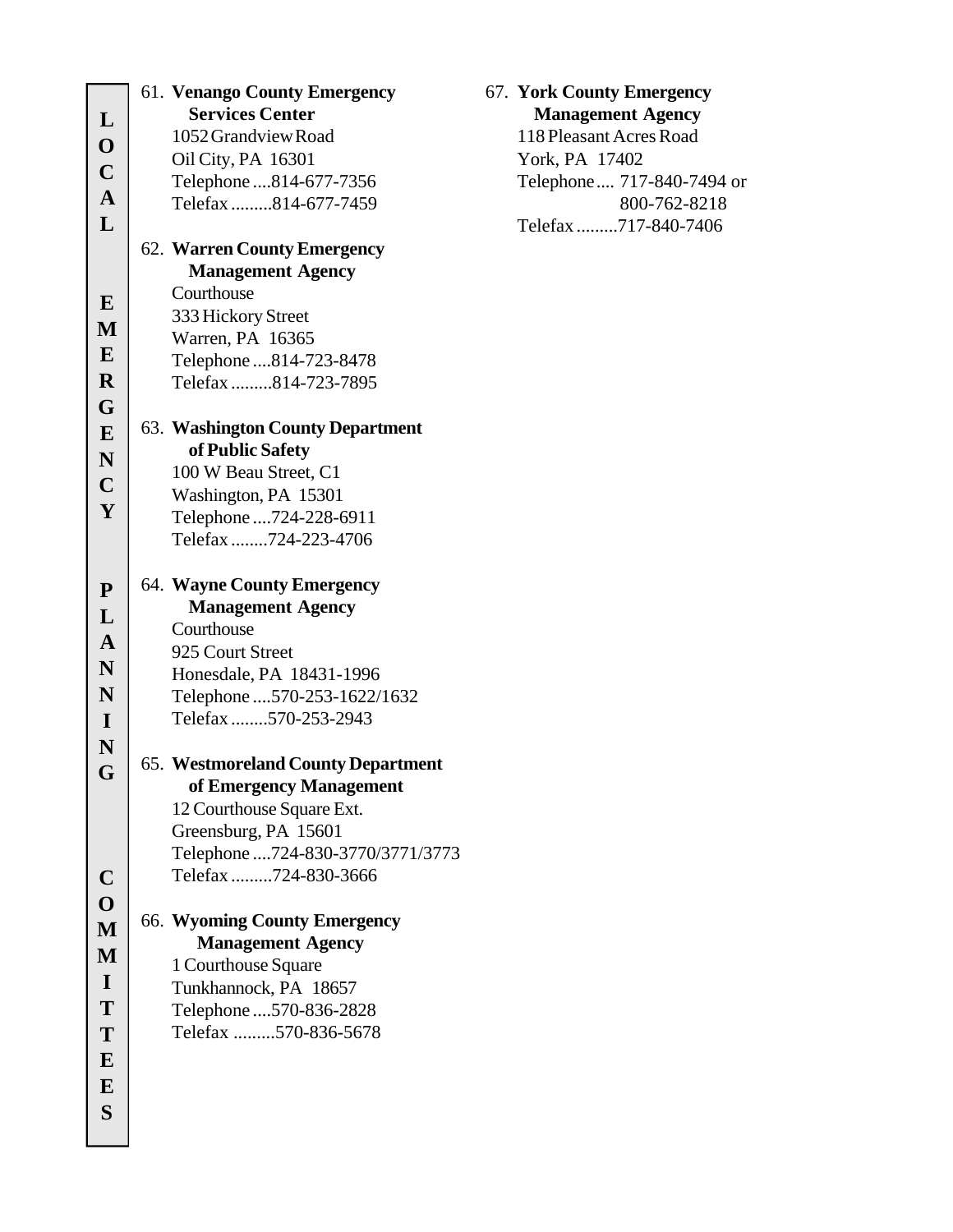# **APPENDIX**

Local Emergency Planning Committees

Tier II Reporting Software (EDES)

Tier II Chemical Inventory Invoice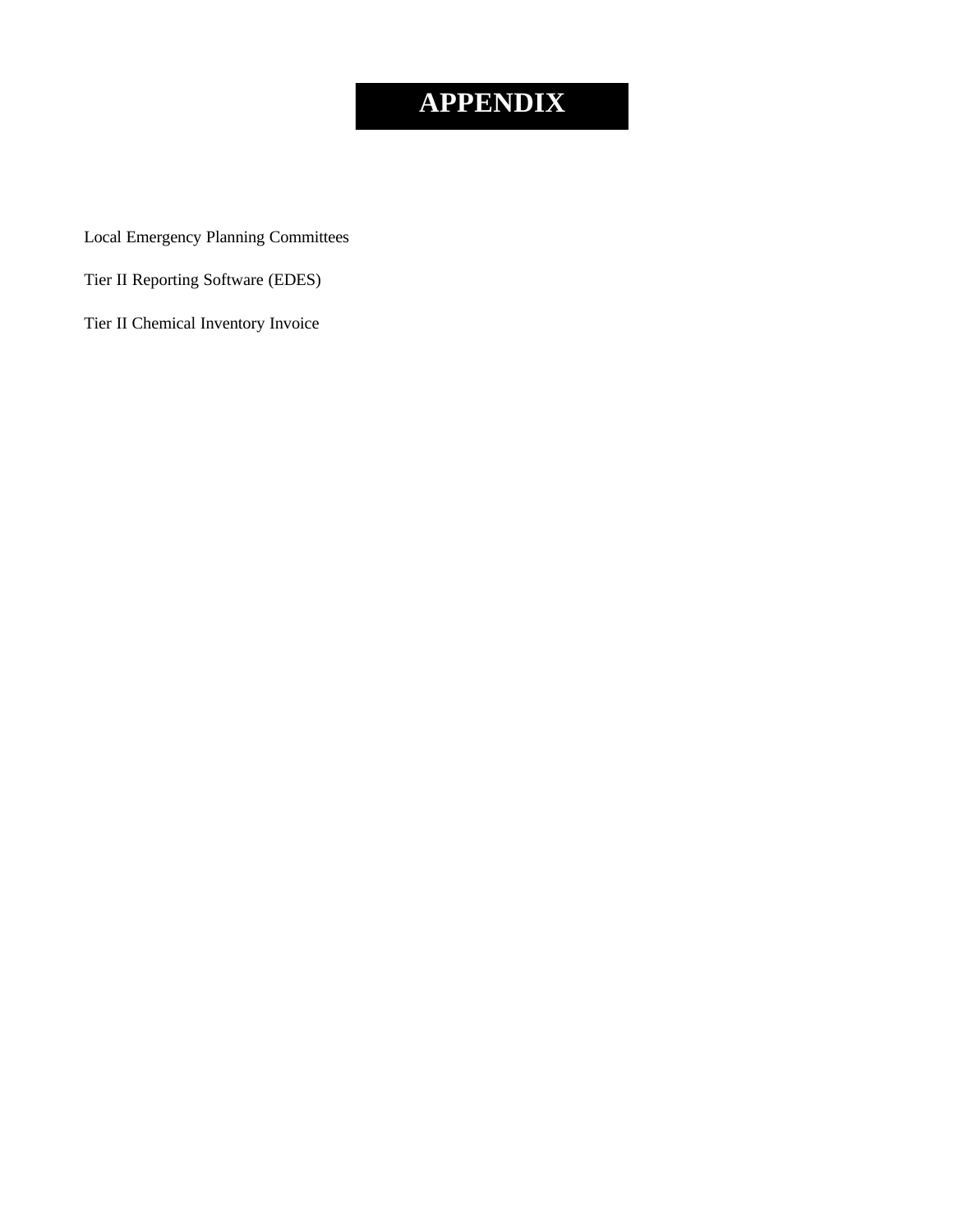# *Download the Windows 1.10 EDES software program*

#### **The following file is in ZIP format. You can download a free evaluation copy of Winzip at:**

**http://www.winzip.com/**

#### **ELECTRONIC FILING**

An electronic submission can be forwarded to the Bureau or county agency in lieu of EPA's hard copy report (OMB No. 2050-0072). Approximately 38% of Pennsylvania's employers are currently filing these reports electronically to the state.

PENNSAFE offers this Windows NT/95/98 compatible software program which will automate your Tier II filing requirements. We then make this information readily available on-line to the Pennsylvania Emergency Management Agency. The on-line data may mitigate property damage to your facility and can save lives in the event of an emergency. This program is Year 2000 Compliant. The software features help keys, maintenance of historical data, copy and global function abilities, houses EPA's Extremely Hazardous Substance 302 chemical listing and much more!

Verify with your county agency whether they accept the magnetic format. If not, the software will print your Tier II report so you can submit a hard copy version to your county agency and local fire company, if necessary.

#### **NOTE TO PREVIOUS VERSION USERS:**

If you are updating your version of EDES, the software will automatically overlay the update and retain the existing chemical information. YOU MUST INSTALL TO THE SAME FOLDER LOCATION AS THE PREVIOUS VERSION. You should not be required to enter a facID verification code if you install over top of the previous version.

WE RECOMMEND BACKING UP YOUR CURRENT DATA ONTO A DISKETTE BEFORE INSTALLING THE NEW SOFTWARE VERSION. (File > Export/Certification > Select all facilities and desired report year > Export only to A:)

#### **KNOWN PROBLEM WITH CERTAIN PRINTERS:**

We are aware of a problem with printing hard copy reports of facility data to certain printer types (HP specifically). This is a 16-bit software which does NOT print in postscript. The data is sent line by line to the user's default printer. The report will print according to the PRINTER'S default settings. If you are experiencing alignment problems with the hard copy report, please make manual corrections to the report. The data on the diskette will be unaffected. We hope to have this problem corrected in a new 32-bit version of the software for next year's filing period. Please contact us if you have any other questions.

#### **NOTE TO NEW USERS REGARDING SOFTWARE VERIFICATION CODES:**

If this is the first time you are using EDES, the system will assign you a temporary '90000' ID number(s). After adding all your facilities' information, contact the Bureau of PENNSAFE using the submission form below to receive your permanent FacID number and verification code.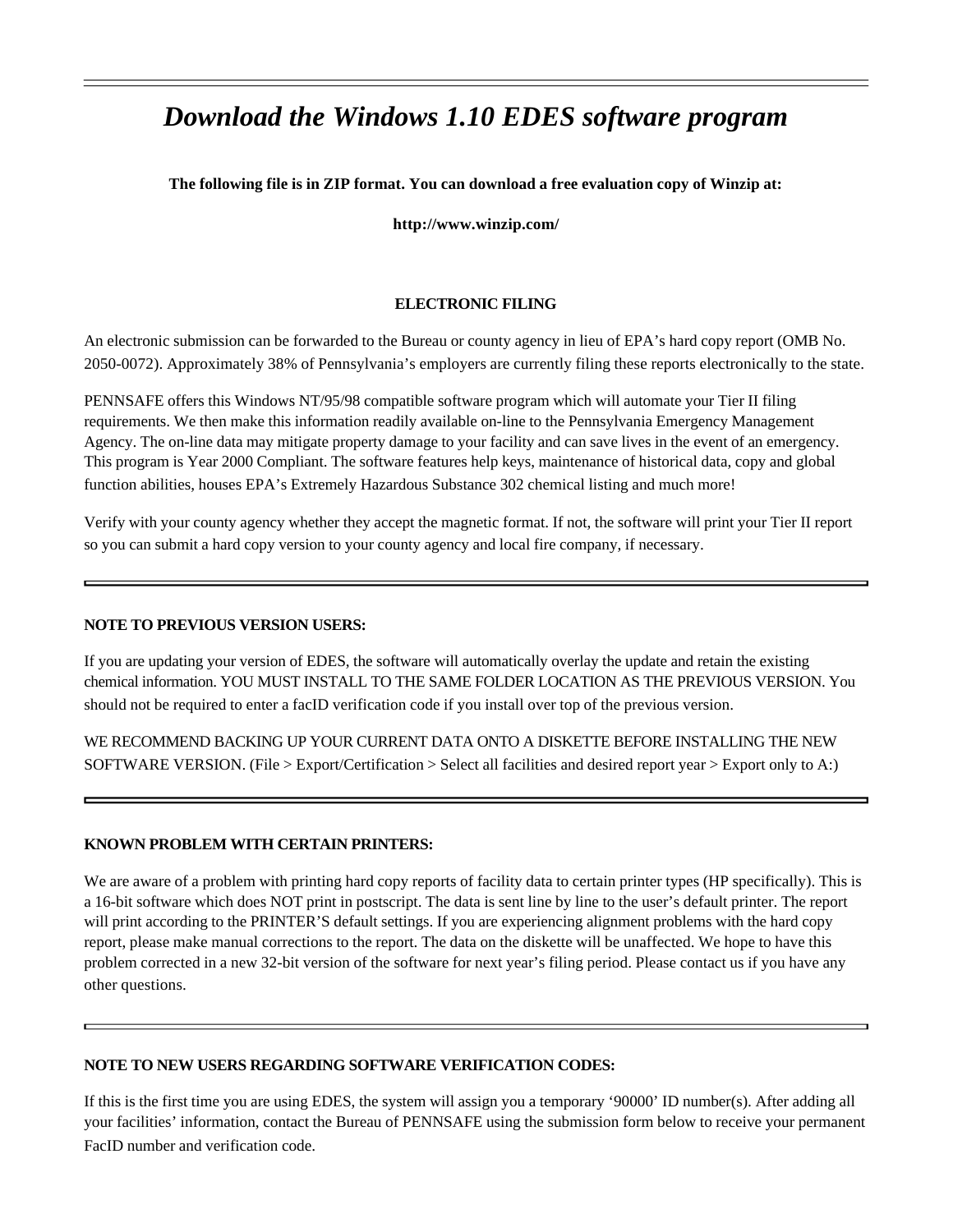| Company                                                                   |
|---------------------------------------------------------------------------|
| '90000' Code from EDES Software (Example: 90002)                          |
|                                                                           |
| <b>Building Facility Address</b>                                          |
| Person Submitting Information                                             |
| <b>Phone Number</b>                                                       |
| Fax                                                                       |
| Email                                                                     |
| Phone $\Box$<br>Email $\Box$<br>$\text{Fax}$<br>Prefer to be notified by: |
| Your verification code will be sent back to you within two business days. |
| You can also contact us by:                                               |
| Phone $(717-783-2071)$ > Option 1)<br>$\bullet$                           |
| Fax (717-783-5099)<br>Email (pennsafe@dli.state.pa.us)                    |
| $-$                                                                       |

# **DOWNLOAD**

EDES Version 1.10.0001 (3,347 KB)

Click on the link above and save the *edes.zip* file into a specified EDES folder. After downloading the file, close your internet connection and all running applications. Open the folder where you saved the file and double click *edes.zip*. Follow the WinZip instructions which will extract the installation files into the sub folder. After the files have been extracted, double click the *setup.exe* file and follow the instructions to finish the install.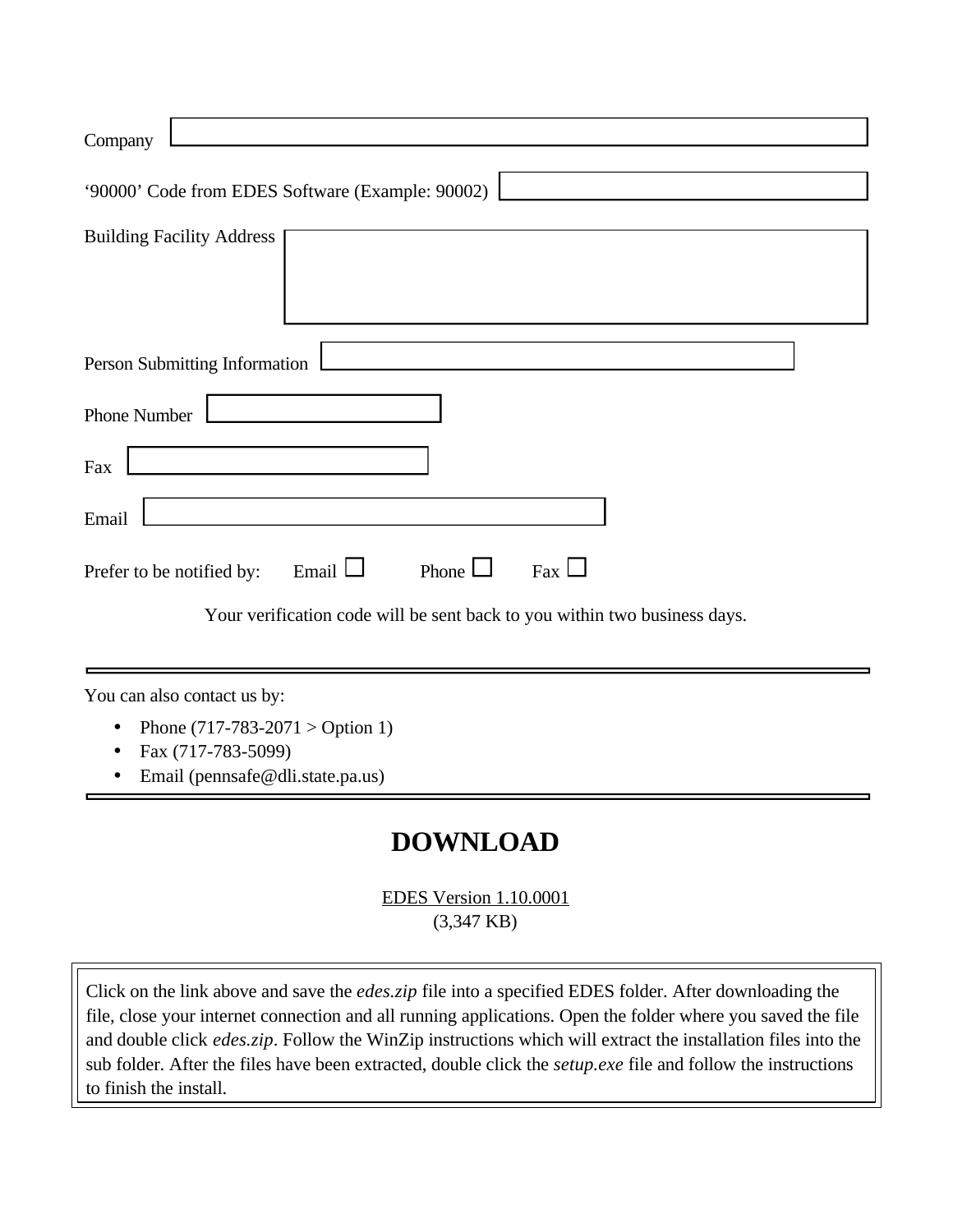#### **PENNSYLVANIA HAZARDOUS MATERIAL EMERGENCY PLANNING AND RESPONSE ACT TIER II CHEMICAL INVENTORY INVOICE**

| Owner ID                        | <b>Facility ID</b>                       |                                                         | <b>Billing Date</b>        | Due Date           | <b>Invoice Number</b>   |     |
|---------------------------------|------------------------------------------|---------------------------------------------------------|----------------------------|--------------------|-------------------------|-----|
|                                 |                                          |                                                         |                            |                    |                         |     |
|                                 |                                          |                                                         |                            |                    |                         |     |
| <b>Facility:</b>                |                                          |                                                         |                            |                    |                         |     |
|                                 |                                          |                                                         |                            |                    |                         |     |
|                                 |                                          |                                                         | <b>Number of Chemicals</b> | <b>Multiply By</b> | Fee Due                 |     |
| <b>Billed to:</b>               |                                          | (1)                                                     |                            |                    |                         | (2) |
|                                 |                                          |                                                         |                            |                    | Credit                  |     |
|                                 |                                          |                                                         |                            | <b>Less</b>        |                         | (3) |
|                                 |                                          |                                                         |                            |                    | Past Due                |     |
|                                 | -PLEASE COMPLETE ITEMS 1, 2, AND 4 ABOVE |                                                         |                            |                    |                         |     |
|                                 | HAZARDOUS MATERIAL RESPONSE FUND"        | -REMIT BY CHECK OR MONEY ORDER APYABLE TO "PENNSYLVANIA |                            |                    | <b>Total Amount Due</b> |     |
| THIS PORTION WITH YOUR PAYMENT. |                                          | -TO ENSURE PROPER CREDIT TO YOUR ACCOUNT, PLEASE RETURN |                            |                    |                         | (4) |
|                                 |                                          |                                                         |                            |                    |                         |     |

| Owner ID | <b>Facility ID</b> | <b>Invoice Number</b> | <b>Number of Chemicals</b> | Date Paid | <b>Check Number</b> | <b>Total Amount Paid</b> |
|----------|--------------------|-----------------------|----------------------------|-----------|---------------------|--------------------------|
|          |                    |                       |                            |           |                     |                          |
|          |                    |                       |                            |           |                     |                          |

**Facility:**

#### **Billed to:**

Section 207(c) of PA law (P.L. 1990-165) requires each owner or operator of a facility to pay a fee to the Commonwealth of \$10 for each hazardous chemical reported on the Tier II Chemical Inventory Form, as required by Section 312 of SARA, Title III. A decision flow sheet is printed on the reverse side of this invoice to help you determine if you are required to file Tier II reports and pay the applicable fees.

Please indicate the number of chemicals reported on the Tier II form due for the report period indicated above, in the block above entitled "Number of Chemicals." This number multiplied by \$10 is the hazardous chemical fee which should be remitted in the manner described above. **The Tier II report and hazardous chemical fee is due annually by March 1st.**

A person who fails to pay these fees may be subject to civil penalty of not less than \$1,000 and not more than \$25,000.

Any questions should be directed to the Bureau of PENNSAFE, Room 1623, Labor and Industry Building, Harrisburg, PA 17120, telephone 717 783 2071. Internet http://www.dli.state.pa.us/pennsafe

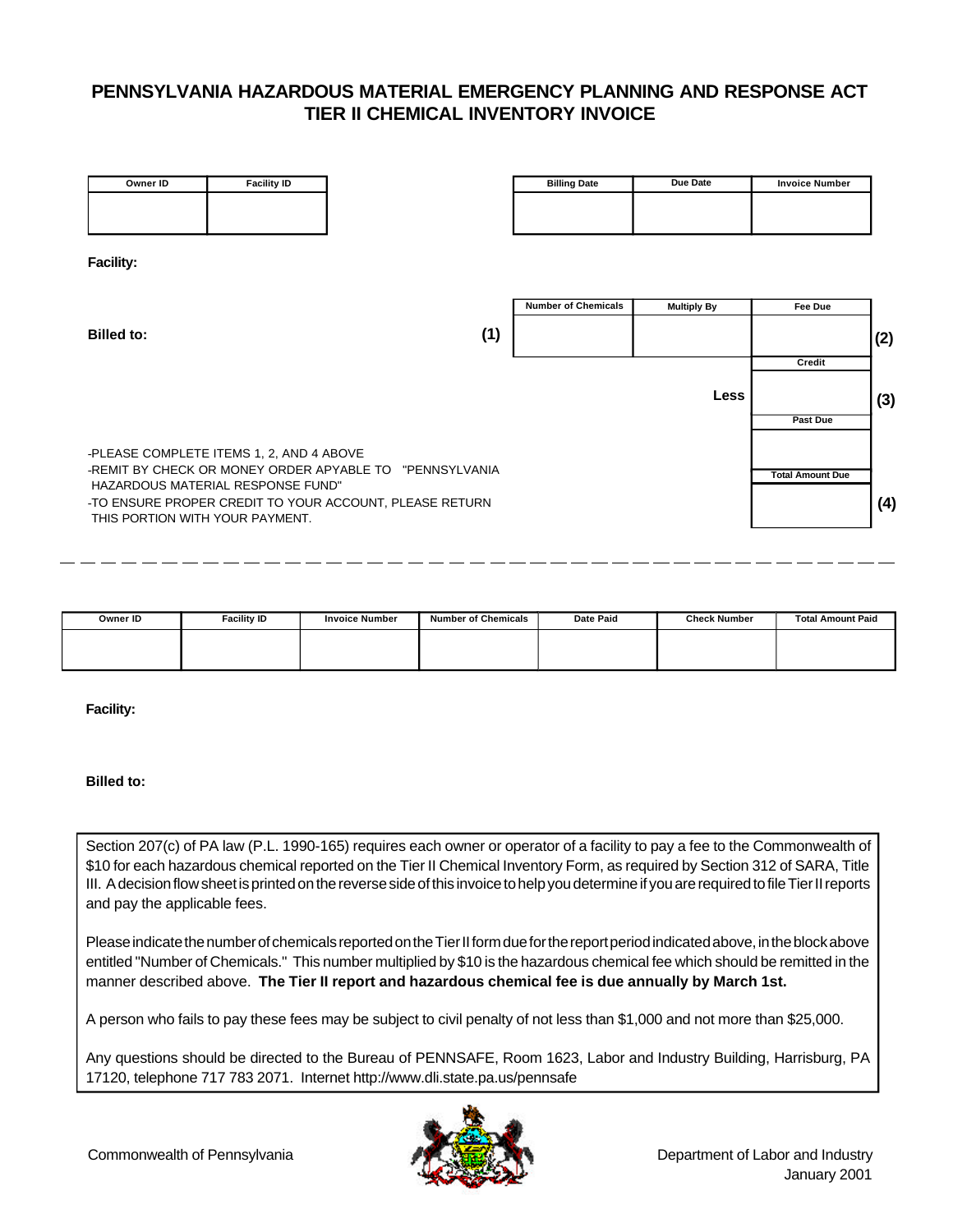- ♦ Have you entered your remittance in the Total Amount Due box?
- $\triangle$  Have you completed boxes 1, 2, & 4 on the reverse side?
- ♦ Does the number of chemicals in box 1 equal the number of chemicals reported on the Tier II form?
- ♦ Have you included your CHECK or MONEY ORDER made payable to the Pennsylvania Hazardous Material Response Fund? **¨ Return to:**

General Mailing Address: Commonwealth of Pennsylvania Department of Labor & Industry Bureau of PENNSAFE PO Box 68571 Harrisburg, PA 17106-8571 Certified Mailing Address: PA Department of Labor & Industry Bureau of PENNSAFE Room 1623 L & I Building Harrisburg, PA 17120

#### Detach and Retain for Your Records

#### **DETACH FLOW SHEET FOR HAZARDOUS CHEMICAL REPORTING/FEES**

Reporting Requirements under federal Superfund Amendments Reauthorization Act, Title III

Fee Submission under Pennsylvania Act 165